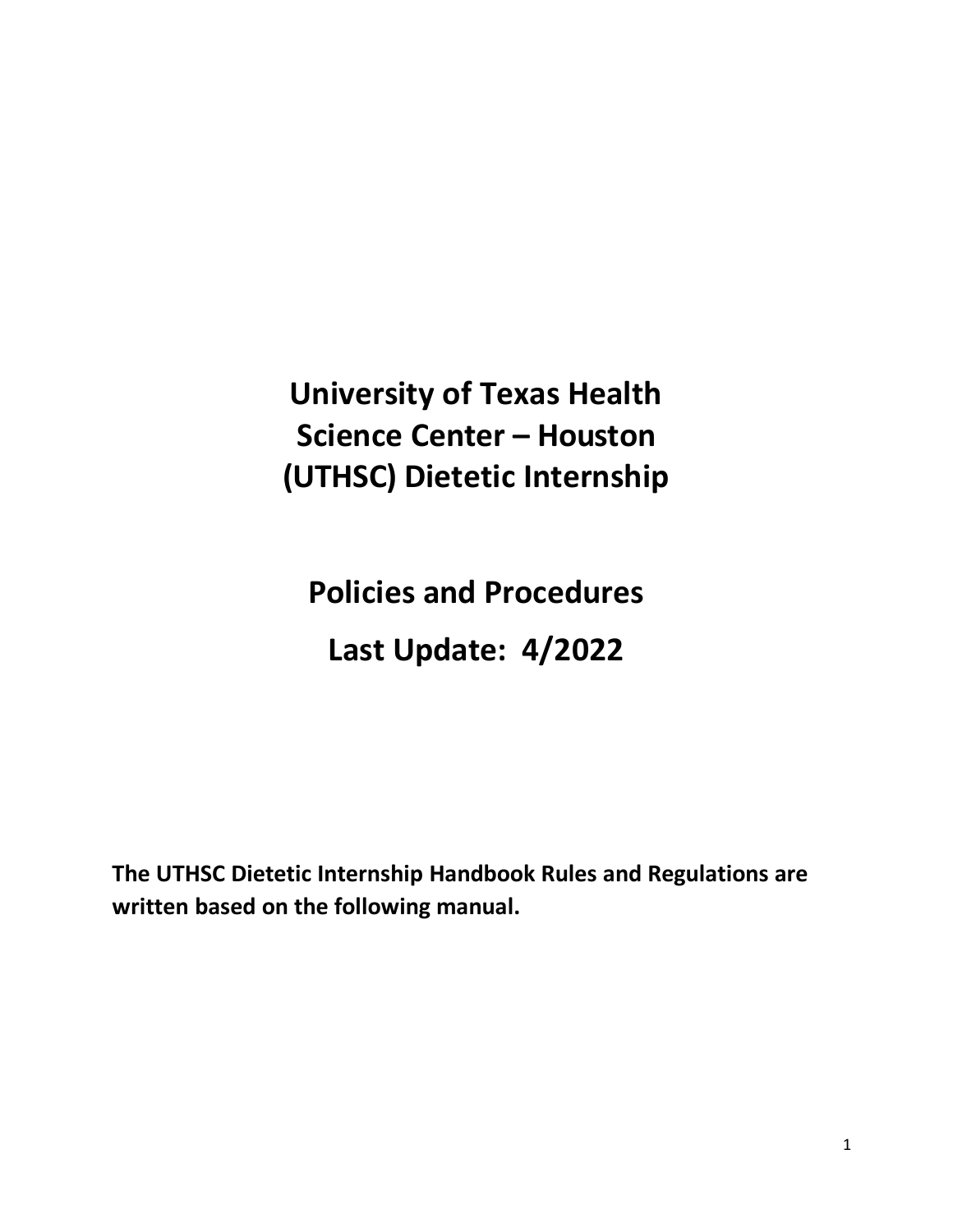# **Program Policies PAGE**

| Policy DI 1.0 Application Process                                                | 1              |
|----------------------------------------------------------------------------------|----------------|
| Policy DI 2.0 Application & Admission Review for<br><b>New Cohort Members</b>    | $\overline{4}$ |
| Policy DI 2.5 Admission Requirements for New<br><b>Cohort Members</b>            | 5              |
| Policy DI 3.0 UTHSC Degree Planner                                               | $\overline{7}$ |
| Policy DI 4.0 Program Format                                                     | 8              |
| Policy DI 5.0 Program Requirements & Costs                                       | 9              |
| Policy DI 6.0 Program Calendar                                                   | 11             |
| Policy DI 7.0 Professional Behaviors & Appearances                               | 14             |
| Policy DI 7.5 Professional Behaviors & Disciplinary<br>Actions                   | 16             |
| Policy DI 8.0 Student Dietetic Responsibilities                                  | 19             |
| Policy DI 9.0 Handling of Concerns by Dietetic<br>Interns                        | 21             |
| Policy DI 10.0 Non-Discrimination Policy                                         | 22             |
| Policy DI 11.0 Code of Conduct of Conduct                                        | 23             |
| Policy DI 12.0 Completion of Both Dietetic<br>Internship and Master of Public    | 25             |
| Policy DI 13.0 Selection and Maintaining<br><b>Supervised Practice Rotations</b> | 27             |
| Policy DI 14.0 Remediation/Retention                                             | 29             |
| Policy DI 15.0 COVID 19 P&P                                                      | 30             |
| Policy DI 16.0 Student Privacy Protection                                        | 31             |
| Policy DI 17.0 Student Formal Evaluation of<br>Performance and Retention         | 32             |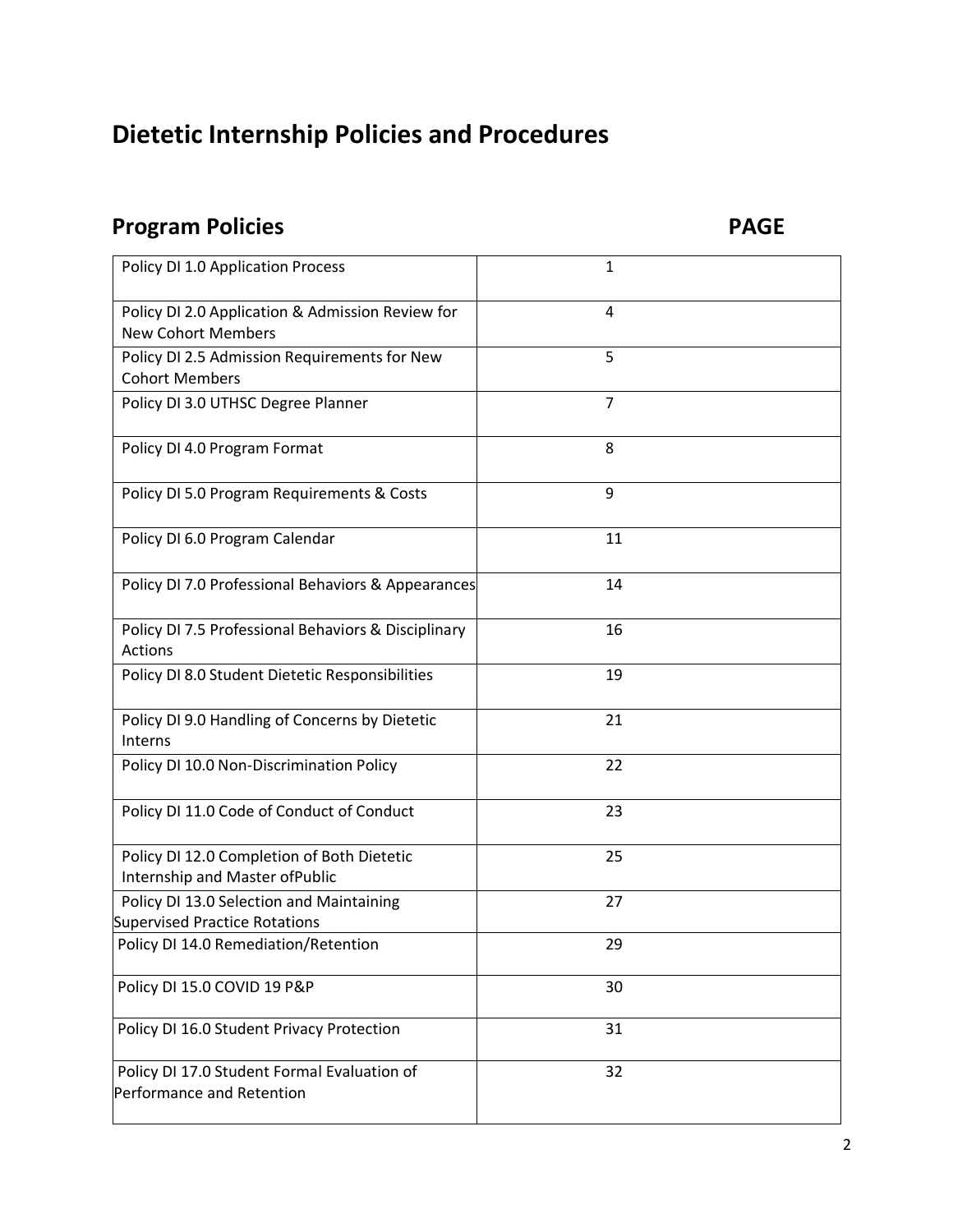| Policy DI 18.0 Program Completion                   | 33 |
|-----------------------------------------------------|----|
| Policy DI 19.0 Support Service for Dietetic Interns | 34 |
|                                                     |    |
| Policy DI 20.0 Access to Personnel/Email Files      | 35 |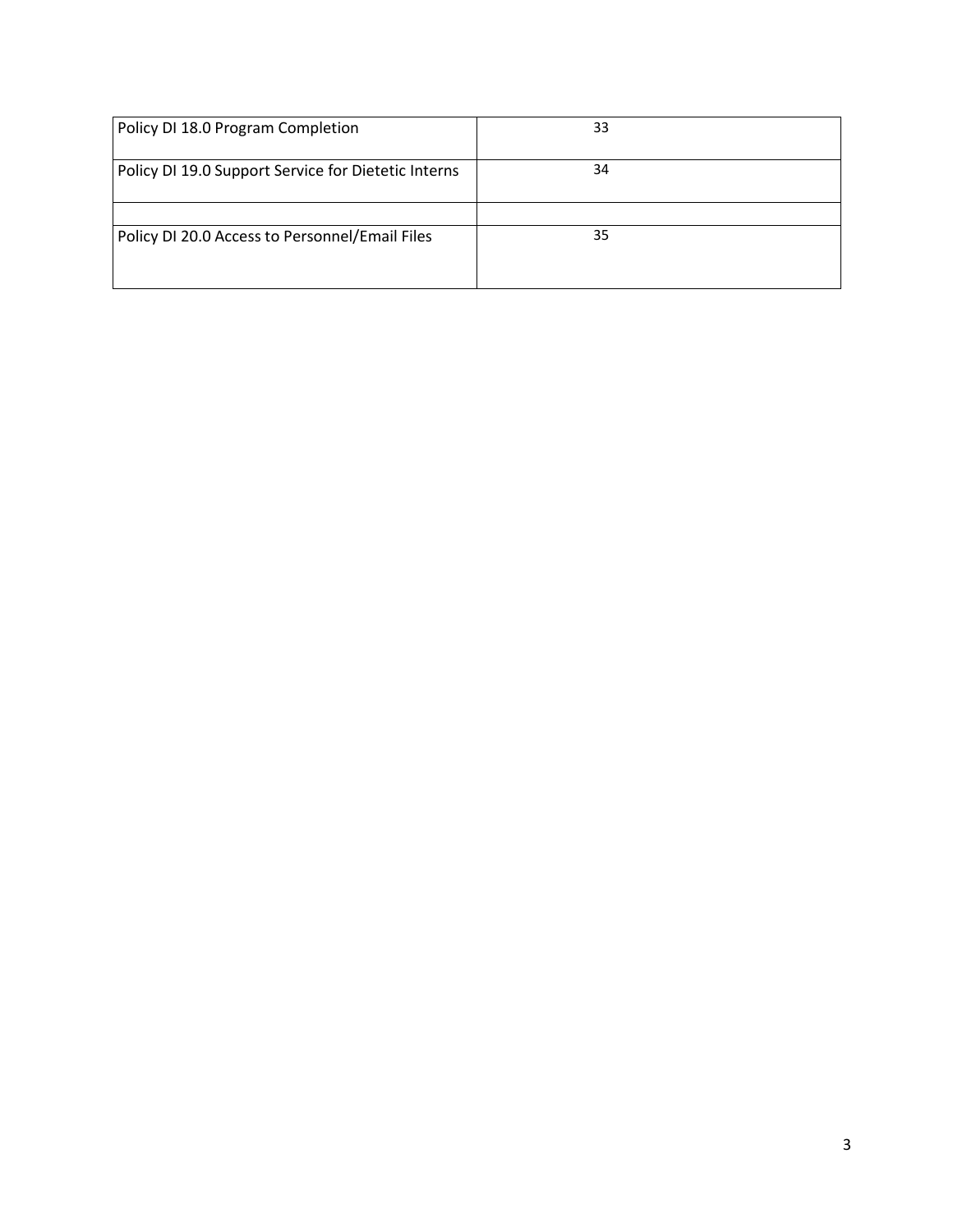### **Policy DI 1.0 – Application Process**

Student Evaluation and Acceptance – UTHSC Dietetic Internship

We are a combined MPH/DI program. There are two application processes with different deadlines: Pre-Select and DICAS. **Regardless of application process chosen, all students must complete an application through SOPHAS.org (School of Public Health Application Services).** The majority of the Dietetic Interns take approximately 22 months to complete the Dietetic Internship Program.

We are using the Dietetic Internship Centralized Application Service (DICAS) which may be accessed at [https://portal.dicas.org](https://portal.dicas.org/)[.](https://portal.dicas.org/)

The University of Texas Health Science Center - Houston (UTHSC) participates in either the Pre-Select Program with two different options or the DICAS Selection Process.

#### **PRE-SELECT**

The UTHSC Dietetic Internship participates in the Pre-Select Program. You may qualify if you meet either of the following requirements. Applications for each option of the Pre-Select program have different due dates.

#### **Option 1: Scholarship Eligibility**

The due date for this option for students who are applying for the MPH and are eligible for scholarship money is **December 1**. The applicants are reviewed and approved for the MPH/DI program and they can qualify for either of the following scholarships:

- ONS fund (Outstanding New Student) the MPH student receives \$1000 and has their out-of-state fees waived, if applicable. The student may be awarded a scholarship based on merit. This allows out-of-state undergraduates the opportunity to receive a high-quality education at in-state tuition rates.
- Health Promotion/ Behavioral Health Scholarship same requirements as the ONS funds. *(Note: All DI students are placed in the Department of Health Promotion/ Behavioral Health)*

Applications are reviewed and approved for the MPH/DI program with an acceptance by **January 31**.

The DI director notifies D&D Digital providing the admitted students' names and email addresses by the February 1<sup>st</sup> deadline. The DI director notifies applicants they are admitted and no longer eligible to participate in the DICAS Selection Process (computer match).

#### **Option 2: UT System Graduates**

In this option, UT system graduates apply for early admission to the MPH program with applications due **January 1**. Applications are reviewed and approved for the MPH/DI program with an acceptance by **January 31**.The DI director notifies D&D Digital providing the admitted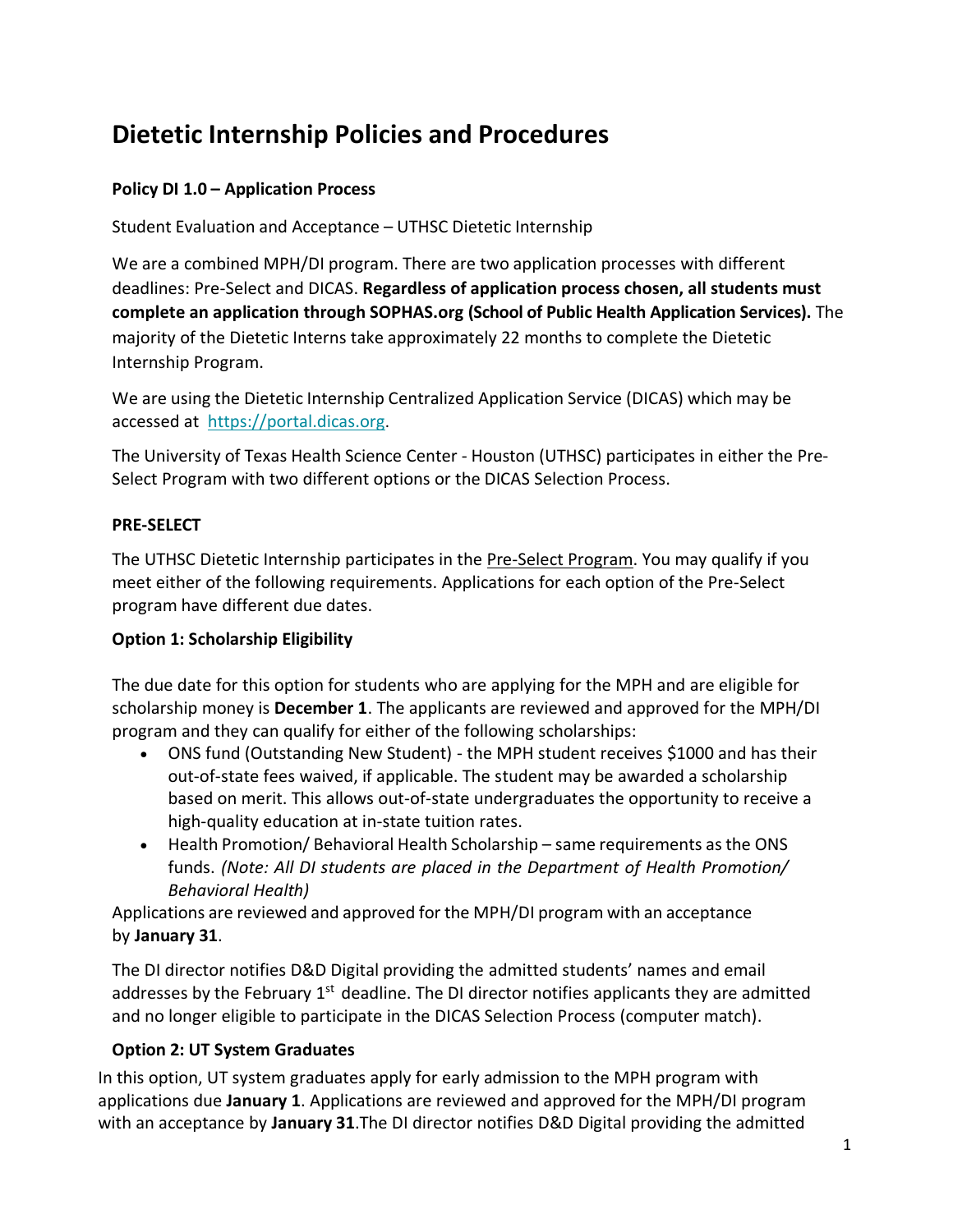students' names and email addresses by the February 1<sup>st</sup> deadline. The DI director notifies applicants they are admitted and no longer eligible to participate in the DICAS Selection Process (computer match).

### **DICAS Selection Process**

The UTHSC Dietetic Internship will continue to participate in the DICAS selection process for those students who donot meet the pre-select criteria. Students may also be considered for the UTHSC Dietetic Internship by applying through **DICAS.org**

- The application for UTHSC MPH/DI aligns with the DICASapplication time frame. Both online applications SOPHAS and DICAS must be completed and submitted by 11:59 p.m. Central Standard Time on the February due date.
- Each prospective student must be admitted into the university before the April 1<sup>st</sup> SOPHAS deadline to beconsidered for the Dietetic Internship.

### **General Application Directions**

**All applicants must apply to UT Health Science Center through SOPHAS.org regardless of which option is chosen.**

All applications to UTHSC, regardless of the option chosen, are through SOPHAS.org (School of Public Health Application Services). Please see th[e UTHealth Office of Student Affairs Howto](https://sph.uth.edu/enroll/admissions/index.htm#TID-cee6dbe4-0840-4bb2-8282-d8fbe4fdb93a-3) [Apply](https://sph.uth.edu/enroll/admissions/index.htm#TID-cee6dbe4-0840-4bb2-8282-d8fbe4fdb93a-3) website for application requirements.

We will have three different deadlines for the SOPHAS application depending on which selection process you are choosing.

Option 1- the student must complete the application by December 1 in order to be considered forscholarships. This is a deadline set by the school.

Option 2- the student must be a UT system graduate, that application is due by January 15. The last deadline aligns with the DICAS selection process.

**Please Note: There are only 9 positions available for the Pre-Select Program. The other positions will be selected using the DICAS Selection Process. Until a student has received confirmation of admissions into the UT Health Pre-Select Program you should refer to the DICAS Selection Process Instructions. If we do not fill our 9 Pre-Select we will utilize the DICAS Selection Process.**

- Please select the MPH Health Promotion/Health Education Houston Campus Dietetic Internship – Fall 2022
- GRE scores must be received by SOPHAS.Org to be considered for admissions. Applicants are encouraged to take the exam early.
- GRE code for UTHSC is 4479.
- The DICAS fee is \$50.00 for the first application and \$25.00 for each additional applications.
- Email [DICASinfo@DICAS.org](mailto:DICASinfor@DICAS.org) for further information.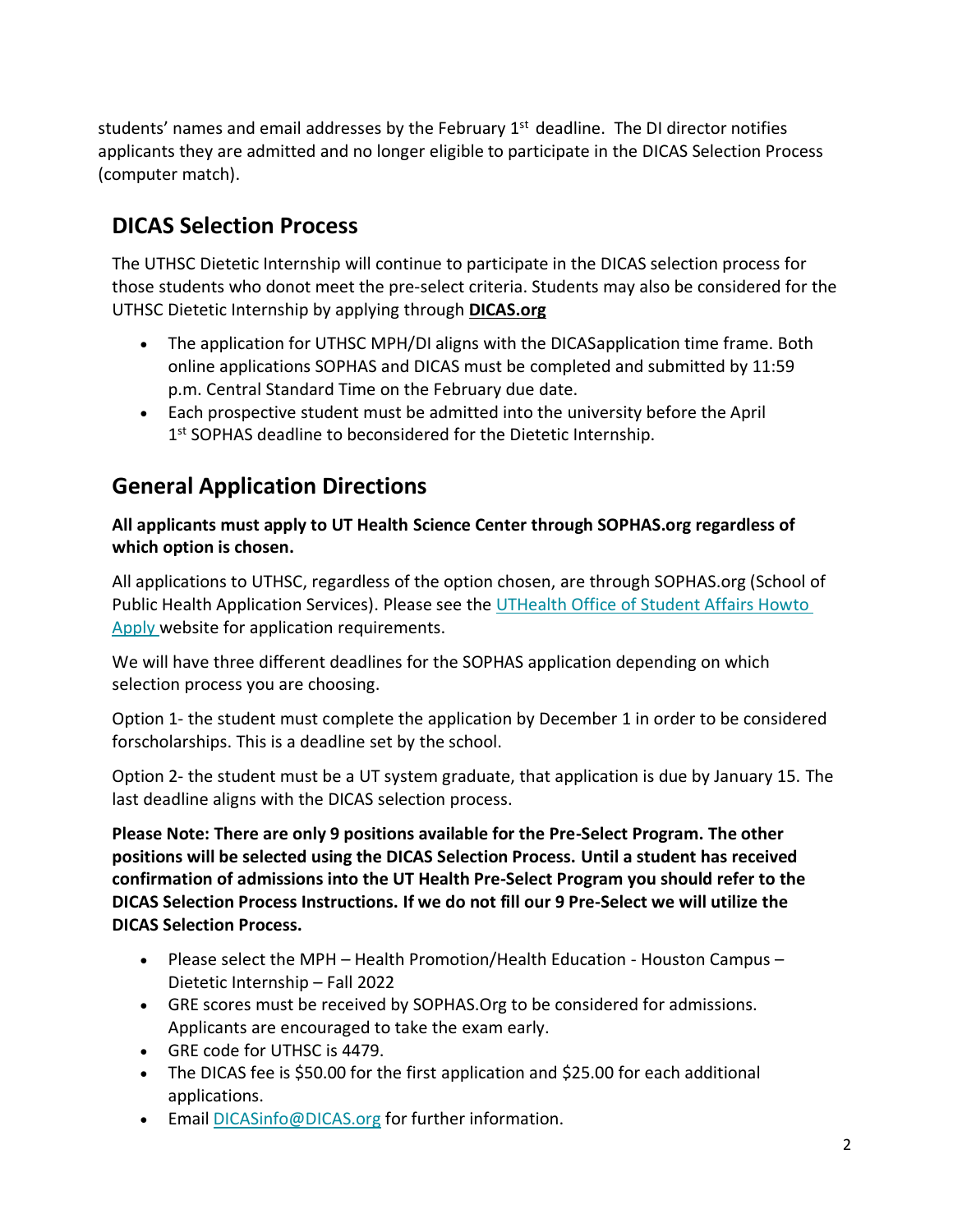- Applicants to the UT Health Dietetic Internship must complete a 1000 word or lesspersonal statement. The essay should address the following questions:
	- Why do you want to enter the dietetics profession?
	- What experiences have helped you prepare for your career?
	- What are both your short and long term goals?
	- What are your strengths and weaknesses or areas needing improvements?
- Official transcripts from all colleges and universities attended should be sent to:DICAS – Transcript Dept., PO Box 9118, Watertown, Ma 02472.
- DICAS applicants must include the name and contact information (specifically an email address) for each of the 3 required references. This will trigger DICAS to send an email message to each reviewer requesting completion of a reference form. The reviewer willcomplete their reference form on-line. Students submitting more than one application must use the same individuals as references for each application. Please request your references early to prevent delays in processing your application. It is recommended to include 2 academic individuals and 1 work/volunteer supervisor as references.
- The UTHSC Dietetic Internship and MPH program requires aseparate UTHSC Dietetic Internship Summary Experience form, writing sample, and fee of \$25.00 by February 15, 2022. The previously written writing sample related to nutrition or public health can be a publication, class report/project/presentation, or work-related document you authored independently.
	- Submit the \$25.00 fee here: <https://go.uth.edu/di-registration>
	- Submit your Summary Experience form and writing sample here: [https://sph.uth.edu/research/centers/dell/forms/dietetic](https://sph.uth.edu/research/centers/dell/forms/dietetic-internship-application.htm)[internship-application.htm](https://sph.uth.edu/research/centers/dell/forms/dietetic-internship-application.htm)
- Applicants must register online for computer matching with D & D Digital and select dietetic internship priority choices by 11:59 p.m. Central Time on February 15, 2022.
	- There is a \$50.00 computer matching fee for D & D Digital.
	- The UTHealth School of Public Health Dietetic Internship is #262.
- To prevent delays in your application process, e-mail usat [dieteticinternship@uth.tmc.edu](mailto:dieteticinternship@uth.tmc.edu) when you:
	- Complete the SOPHAS application
	- Complete the DICAS application
	- Complete the UTHSC Dietetic Internship SummaryExperience form, submit both the UTHSC DI \$25 fee and writing sample.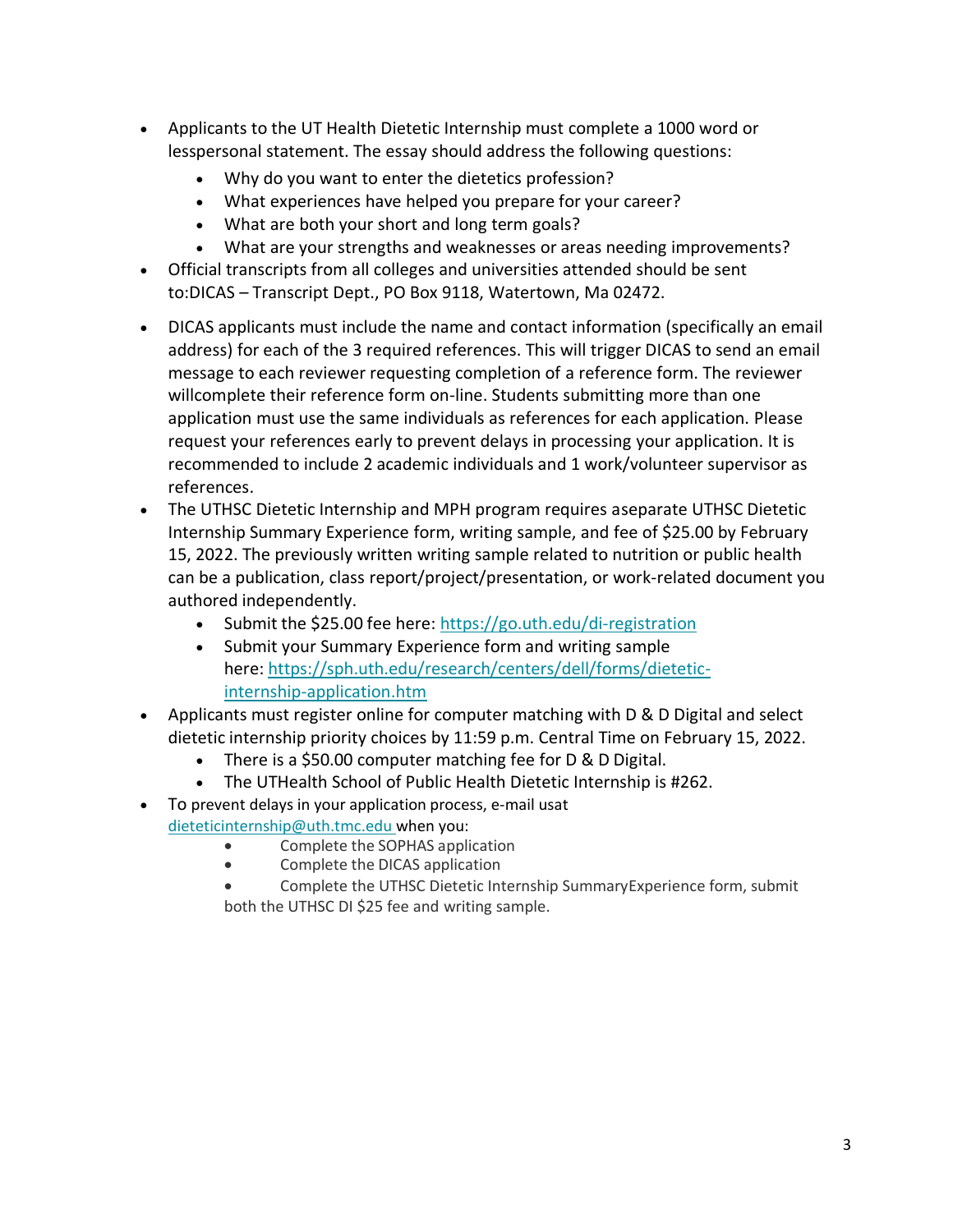### **Policy DI 2.0 – Application & Admission Review for New Cohort Members**

Admissions Review Process – UTHSC Dietetic Internship

#### **All applicants must apply to UTHSC through SOPHAS.org regardless of which option ischosen.**

All applications to UTHSC, regardless of the option chosen, is through SOPHAS.org (Schoolof Public Health Application Services).

- 1. Dietetic Internship Director works closely with Health Promotions/Health Education (HP/HE) coordinator and reviews all applicants received requesting both HP/HE – DI (Dietetic Internship)
- 2. DI Director is notified of all accepted applicants for HP/HE-DI.
- 3. DI Director downloads all accepted applicants SOPHAS applications for review.
- 4. DI Director documents the following for the DI committee to review:
	- a. Applicant's name
	- b. Applicant's university
	- c. Applicant's overall GPA (Grade Point Average)
	- d. Applicant's overall DPD GPA (Didactic Program in Dietetics GPA- DICAS only)
	- e. Applicant's GRE scores
	- f. Applicant's Community Experiences and hours served
	- g. Applicant's Clinical Experiences and hours served
	- h. Applicant's Foodservice Experiences and hours served (includes retail,
	- school andhospital experiences)
	- i. Applicant's awards
	- j. Applicant's secondary language skills
	- k. Applicant's Volunteer Experiences and hours served
	- l. Applicant's Work Experiences
	- m. Applicant's Personal Statement
	- n. Applicant's References and letters
	- o. Applicant's personal work and writings from undergraduate work.
- 5. The nutrition team will receive and review the applicants GPA, work, volunteer, personal statements and references. Team members will score and rank students based on the submittedinformation.
- 6. Team members will meet prior to selection to discuss and review applicants, making selection base on the above criteria. This is done based on the student as a whole and not one individualitem.

These items are used to determine each new cohort.

UTHealth admits students of any race, color, national origin, religion, sex, age, veteran status, and/or disability to all the rights, privileges and activities generally accorded or made available to students at thisinstitution. It does not discriminate in administration of its educational policies, admission, policy scholarship and loan programs or athletic and other school administered programs.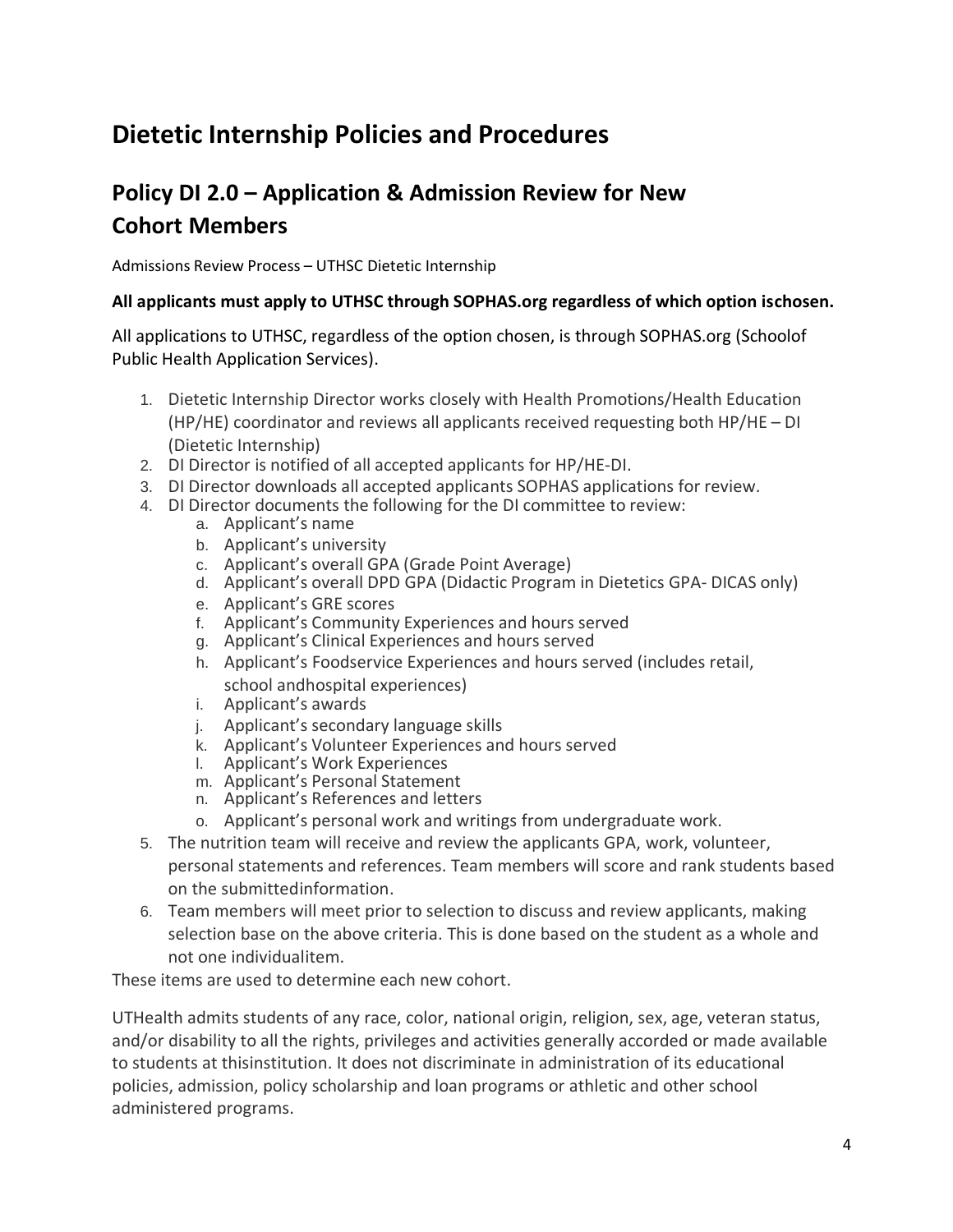### **Policy DI 2.5 – Admission Requirements for New Cohort Members**

Student Requirements – UTHSC Dietetic Internship

Students must meet the following criteria to be admitted into the UTHSC Dietetic Internship:

- 1. Verification Statement showing completion of Didactic Program in Dietetics curriculum or Declaration of Intent to complete DPD (obtained from your DPD Director), Verification statement completion date mush show recency of education within five years\*
- 2. Official transcript showing degree granted.
- 3. GPA of >3.0 or above based on a scale of 4.0.
- 4. **Credit is not awarded for prior learning toward program requirements (coursework and/orexperiential)**
- 5. Graduate Record Examination (GRE) verbal, quantitative and writing scores are evaluated. This has been waived during the COVID Pandemic and is reviewed annually for changes and reinstatement of exam.
- 6. Evidence of the following immunizations:
	- a. TDAP Tetanus, Diphtheria, and Pertussis must be renewed every 10 years
	- b. Flu must be current with each Flu Season (Sept-April) and is due annually. Records must include manufacturer, Flu lot number and expiration date, injection site and provider's signature. Receipts are not accepted.
	- c. TB screening within 6 months of practicum. After a positive TB Skin test, student must have a TB blood test prior to having a chest x-ray - Some facilities may require TB test more frequently than UTHealth requirements.
	- d. MMR 2 Dose or Positive Titer Measles, Mumps & Rubella Titer must submit lab reports of titers.
	- e. Varicella 2 Dose or Positive Titer must submit lab reports
	- f. Hepatitis B Series 3 Doses Dose 2 (30) days after dose 1, Dose 3 (5 months) after dose 2.

Hepatitis B Titer (Hepatitis B Surface Antibody) after completion of Hepatitis B Series.

- g. COVID 19 Vaccination Policy The Dietetic Internship will follow the UTHealth COVID-19 guidelines and in some situations exceed those requirements to best meet the environment of the training experiences in the intern's supervised practice experiences. While it is not the policy of UTHealth to mandate COVID-19 vaccinations for university students, it has become the accepted policy of most hospital and clinical supervised rotations in the Houston area. Dietetic Interns need to be aware that if they are not vaccinated, supervised rotation placements in the medical community will be denied. Proof of the COVID 19 vaccination will be required paperwork for the student's file prior to beginning the Dietetic Internship Program.
- 7. Admissions to UTHSC are completed prior to DI selection. A student may be admitted into the UTHSC University but not selected for UTHSC Dietetic Internship.

UTHSC admits students of any race, color, national origin, religion, sex, age, veteran status,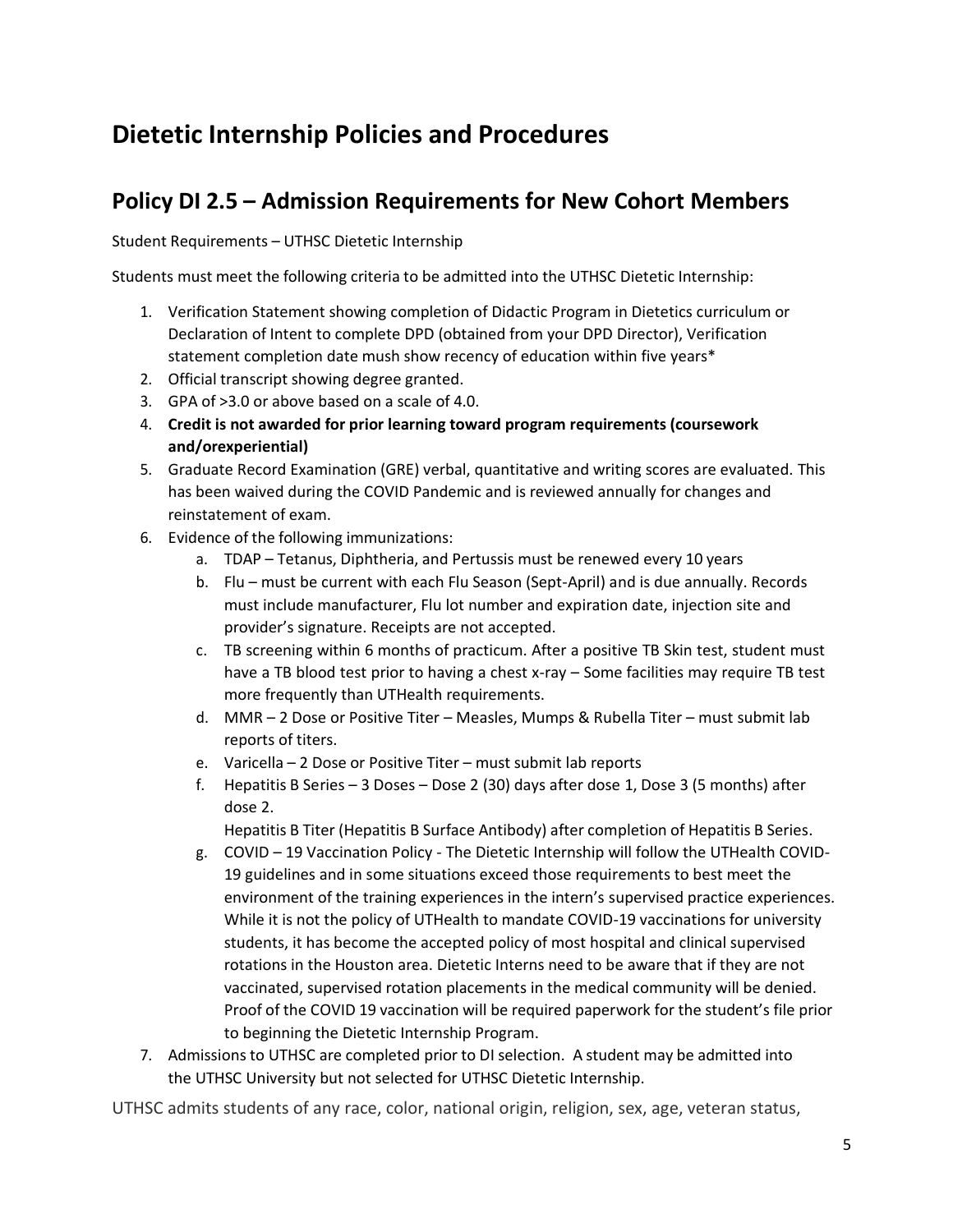and/or disability to all the rights, privileges and activities generally accorded or made available to students at thisinstitution. It does not discriminate in administration of its educational policies, admission, policy scholarship and loan programs or athletic and other school administered programs.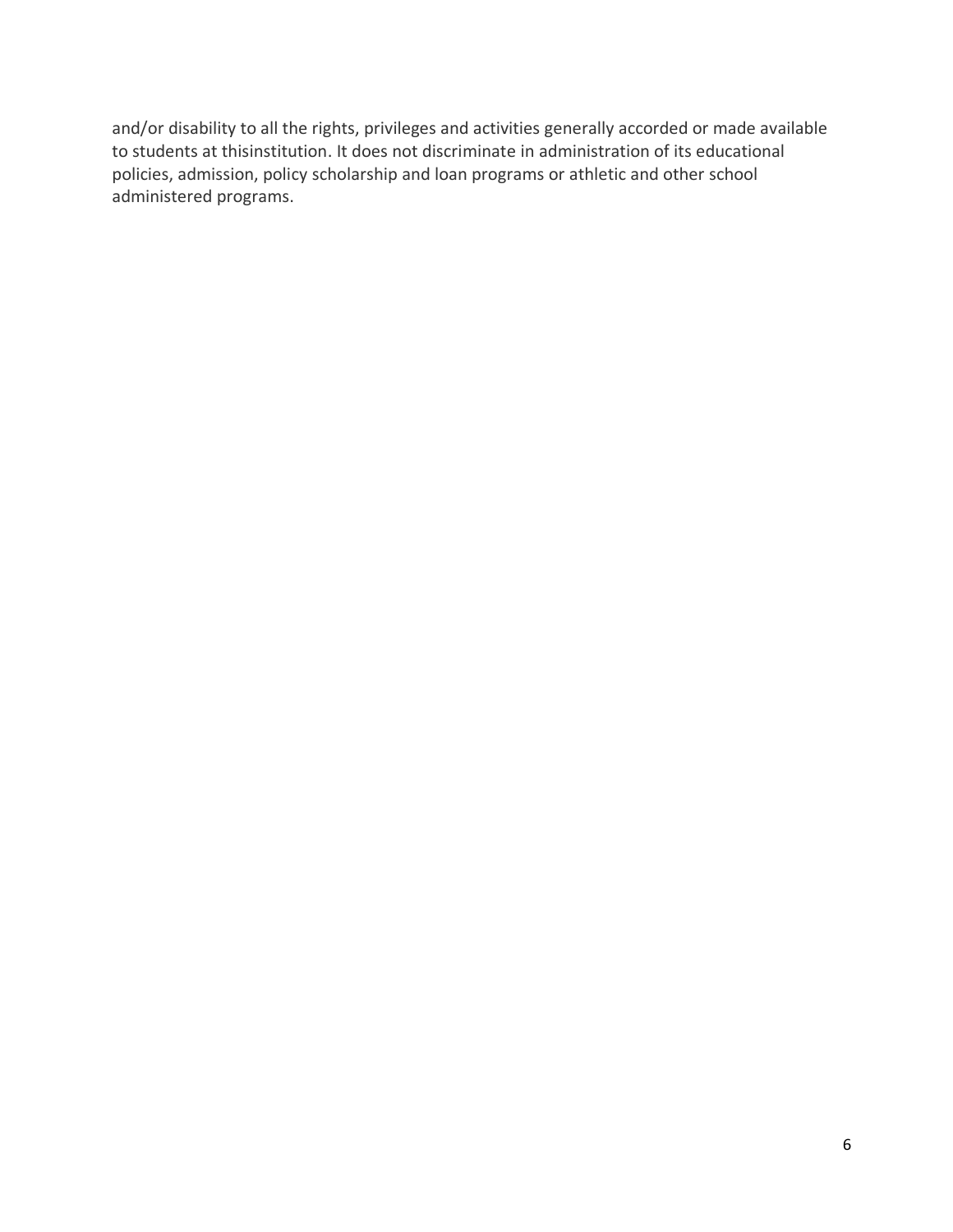### **Policy DI 3 – UTHSC Degree Planner**

Degree Planner for DI under HP/HE – UTHSC Dietetic Internship

#### **All applicants fall under Health Promotions/Health Education**

A specific degree planner is provided at the beginning of the Dietetic Internship during orientation. This provides a guide for the student to achieve and complete both the DieteticInternship and Masters of Public Health within the guidelines established by the Dietetic Internship.

This is reviewed by both Health Promotions/Health Education on an annual basis for changeswithin both the University and Dietetic Internship.

Each year HP/HE reviews the degree planner for the incoming cohort with suggested changes.

See the [2021-2022 MPH Health Promotion/Health Education -](https://web.sph.uth.edu/student-forms/Academic_Requirements/Degree%20Programs%20%26%20Planners/Planner.MPH.HPHE_DI.2021-2022.docx) Dietetic Internship degre[eplanner](https://web.sph.uth.edu/student-forms/Academic_Requirements/Degree%20Programs%20%26%20Planners/Planner.MPH.HPHE_DI.2021-2022.docx)

This is presented to each new cohort in orientation with an explanation of courses and recommended courseloads.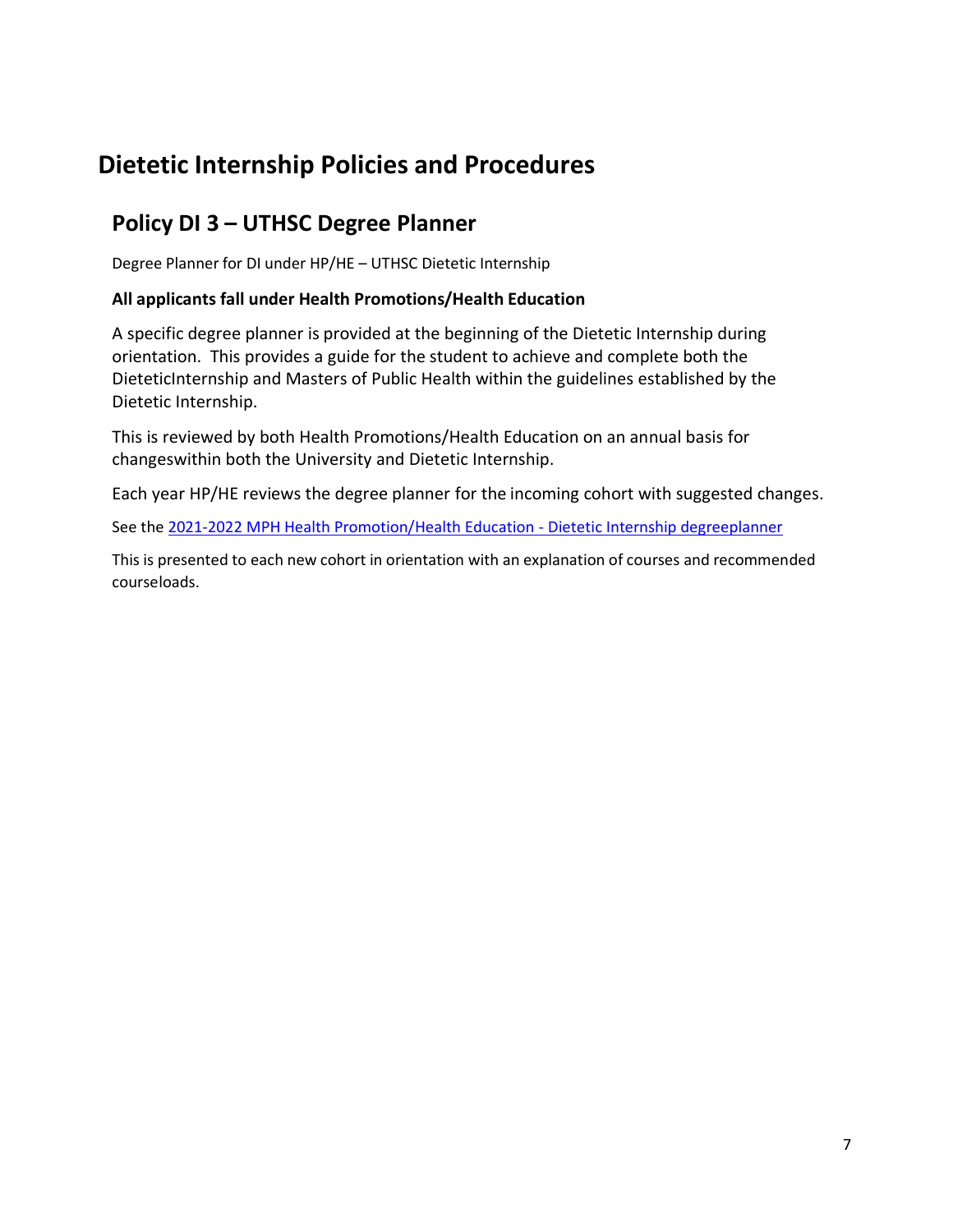### **Policy DI 4.0 Program Format**

The UTHSC Dietetic Internship and Master of Public Health is a combined program that is approximately 22 months for completion. Interns are scheduled for supervised practices in both the spring and summer semesters.

Absences (Sick or Personal time) must be reported to DI director and Supervised Practice Coordinators or Preceptors.

Fall 1 – Recommended Courses:

| <b>PHM1110L</b>               | Health Promotions and Behavioral Sciences in Public Health                 |
|-------------------------------|----------------------------------------------------------------------------|
| <b>PHM 2612L</b>              | Epidemiology 1                                                             |
| PHM 1232                      | <b>Public Health and Nutrition</b>                                         |
| <b>PHM 5098</b>               | <b>Culinary Medicine Course</b>                                            |
| <b>PHM</b>                    | Student Elective (1 or 2 hour course)                                      |
|                               | Spring 1 - Recommended Course and Supervised Practice Rotations:           |
| PH 9997-800                   | Community, Hospital and School Foodservice - Supervised Practice Rotations |
| <b>PHM 1690L</b>              | <b>Biostats</b>                                                            |
| <b>PHM 1111L</b>              | Health Promotion Theory and Methods                                        |
| PH 5098-801                   | <b>Garden for Health</b>                                                   |
|                               | Summer - Recommended Courses and Supervised Practice Rotations:            |
| PH3715L                       | Management & Policy Concepts in Public                                     |
| HealthPHM 1113L               | <b>Intervention Mapping</b>                                                |
|                               | PHM 9997-870 Diabetes Practicum                                            |
|                               | PHM 5030-155 Diabetes Seminar                                              |
| PH1496L                       | Seed-to-Plate, Capstone or Thesis                                          |
| Fall 2 - Recommended Courses: |                                                                            |
| PH 1229                       | Simulation Course - MNT                                                    |
| PH 1231                       | Medical Nutrition                                                          |

| PH 1231         | <b>Medical Nutrition</b>                       |
|-----------------|------------------------------------------------|
| Therapy         |                                                |
| PH 1496L        | Seed-to-Plate, Capstone or Thesis              |
| <b>PHM 2110</b> | <b>Public Health Ecology</b>                   |
| <b>PHM 5010</b> | Intro to Qualitative Research in Public Health |

Spring 2 – Recommended Courses and Supervised Practice

Rotations:

PHM 9997-850 Clinical Supervised Practice Rotations

This is the recommended course schedule load but is subject to change with department changes andcourse changes.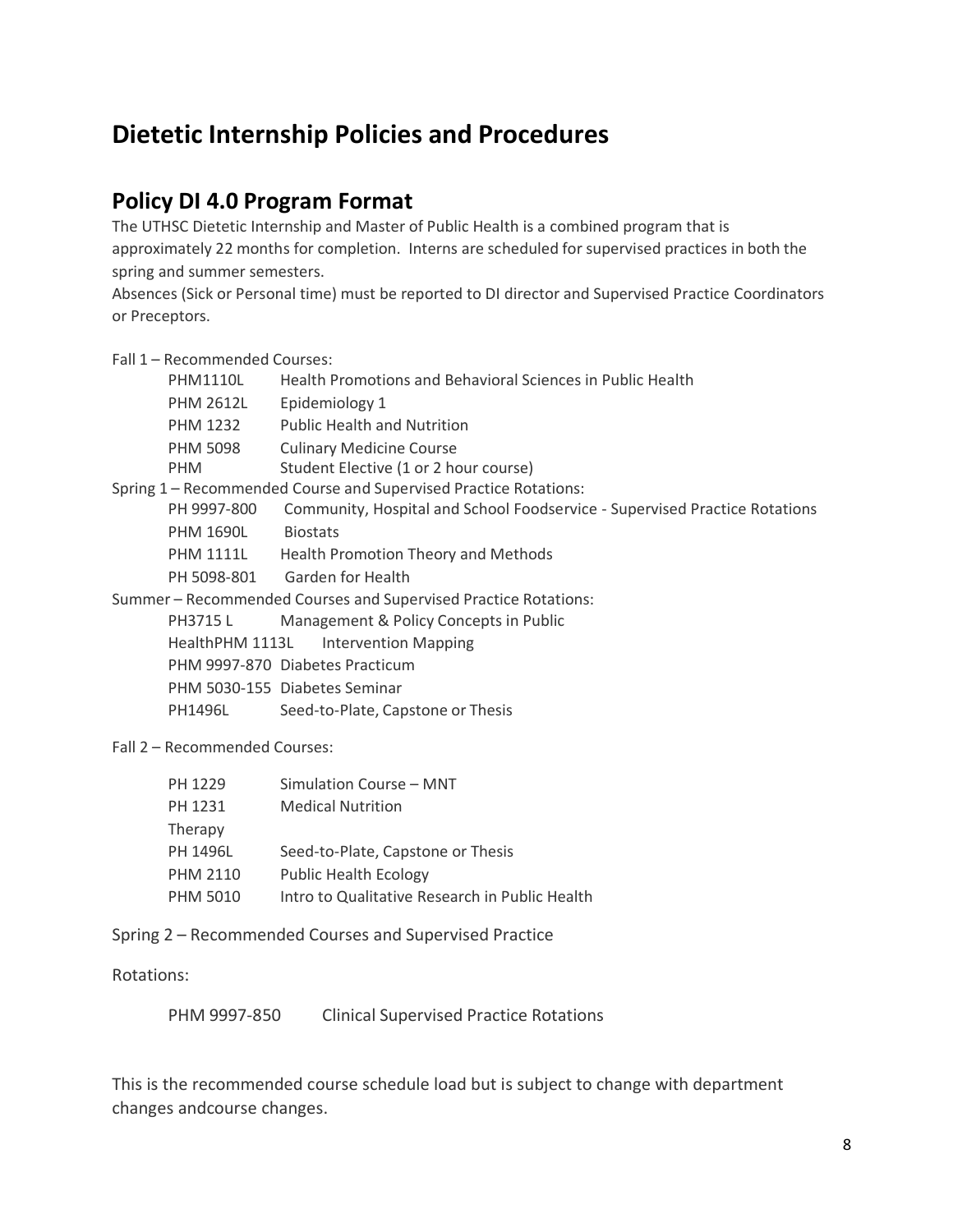### **Policy DI 5.0 Program Requirements & Program Costs**

The UTHSC Dietetic Internship and Master of Public Health is a combined program that takes 22 months to complete (a maximum of 33 months – 150% of planned program length). Interns are scheduled for supervised practices in both thespring and summer semesters.

The following are the requirements of the Dietetic Internship:

- 1. Each dietetic intern must complete the medical history form and complete all required immunizationsw/ the health status signed by a physician.
- 2. Each dietetic intern must maintain both Health and Malpractice insurance while participating in the UTHSC DieteticInternship.
- 3. Each dietetic intern must be enrolled as a Full-Time student through the UTHSC during their supervised practice experience to be covered by the university's malpractice insurance.
- 4. Each dietetic intern must maintain car insurance while participating in the UTHSC Dietetic Internship.
- 5. Student support services provided by the student affairs office is located on the second floor of the SPH. Each dietetic intern must attend new student orientation conducted by the office of studentaffairs.

| Application fee                                         | \$25.00                                              |
|---------------------------------------------------------|------------------------------------------------------|
| Dietetic Internship Fee                                 | \$5000.00 (half payable each spring                  |
|                                                         | semester-this is \$2500.00 each year)                |
| Dietetic Internship Textbooks, lab coats<br>andsupplies | \$500.00/ semester                                   |
| <b>Student AND Membership</b>                           | \$58.00                                              |
| Specific Supervised Rotation requirements               | Variable (ie, CBC, Drug Testing, CPR,                |
|                                                         | Reliable transportation, travel, meals               |
|                                                         | while inrotations, gas & parking)                    |
| <b>Professional Meetings</b>                            | \$250.00 & up                                        |
| <b>Background</b>                                       | Approximately \$50.00                                |
| CheckDrug                                               | \$50.00 at UTHealth Clinic or<br>designatedlocations |
| Screening                                               |                                                      |
| <b>Immunizations</b>                                    | Varies                                               |
| <b>Tuitions and Fees</b>                                | https://www.uth.edu/registrar/c                      |
|                                                         | urrent-                                              |
|                                                         | students/registration/tuition-fee-                   |
|                                                         | schedule.htm                                         |
| Off Campus Room & Board                                 | Varies Approximately \$1000-\$1500/month             |

#### 6. **Estimated Expenses**: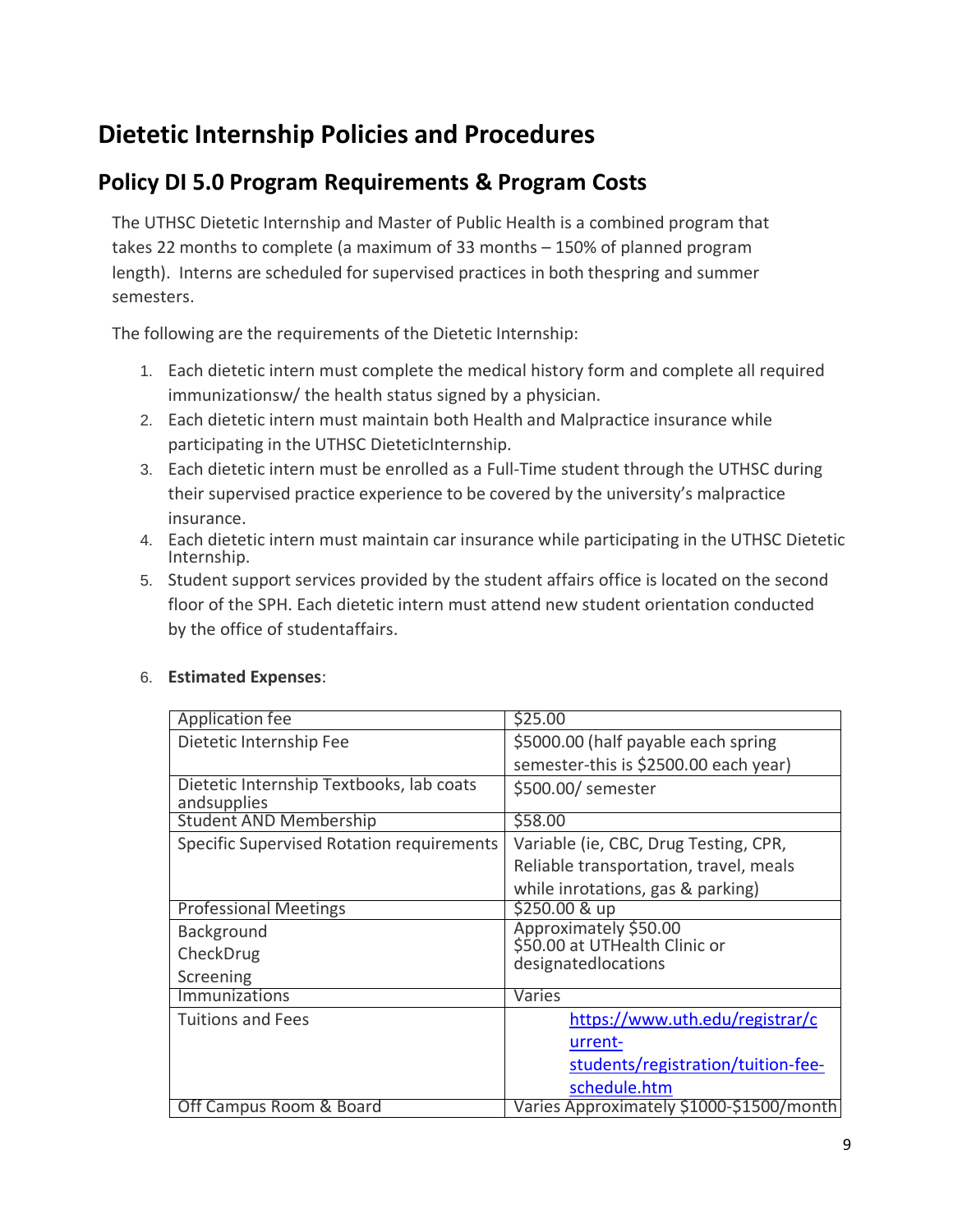Note: fees do not include property deposits or assigned course fees, and are subject to change without prior notice. Estimated expenses are approximations based on current costs/trends.

This does not include tuitions and fees for the University. These fees can befound at

<https://www.uth.edu/registrar/current-students/registration/tuition-fee-schedule.htm>

Financial Aid, Withdrawal and Refund of tuition and Fees and other information-See UTHSC Registrar website at

<https://www.uth.edu/registrar/current-students/index.htm>

### **Department Scholarships**

The department of Health Promotions and Behavioral Sciences awards academic scholarships annually to new students (ONS- Outstanding New Students) Awards of \$1000.00 or more for a full academic year can result in out-of-state tuition waivers for the out-of-state students. Scholarships deadlines are set each spring by the department and the new applicant must meeta December 1 deadline for completed applications.

#### **Graduate Assistantships**

Graduate Assistantships are available to selected programs for students who have been accepted into the department programs. Inquiries should be made to the coordinators of each department.

#### **Academic Common Market**

Many southern states\*\* participate in the Academic Common Market, an interstate agreement for sharing uncommon programs [\(https://www.sreb.org/academic-common-market\)](https://www.sreb.org/academic-common-market). Residents of these states who are accepted for admission into selected out-of-state programs can enroll on an in-state tuition basis. The two requirements:

1. Acceptance into a program to which your state has made arrangements to send its students.

2. Proof that you are a legal resident of that state.

Students should write directly to the institution for admissions information. After you have been accepted, write your state coordinator for certification of residency.

\*\*Alabama, Arkansas, Florida, Maryland, Delaware, Mississippi, Oklahoma, South Carolina, Tennessee, Texas, Virginia, Georgia, Kentucky, Louisiana.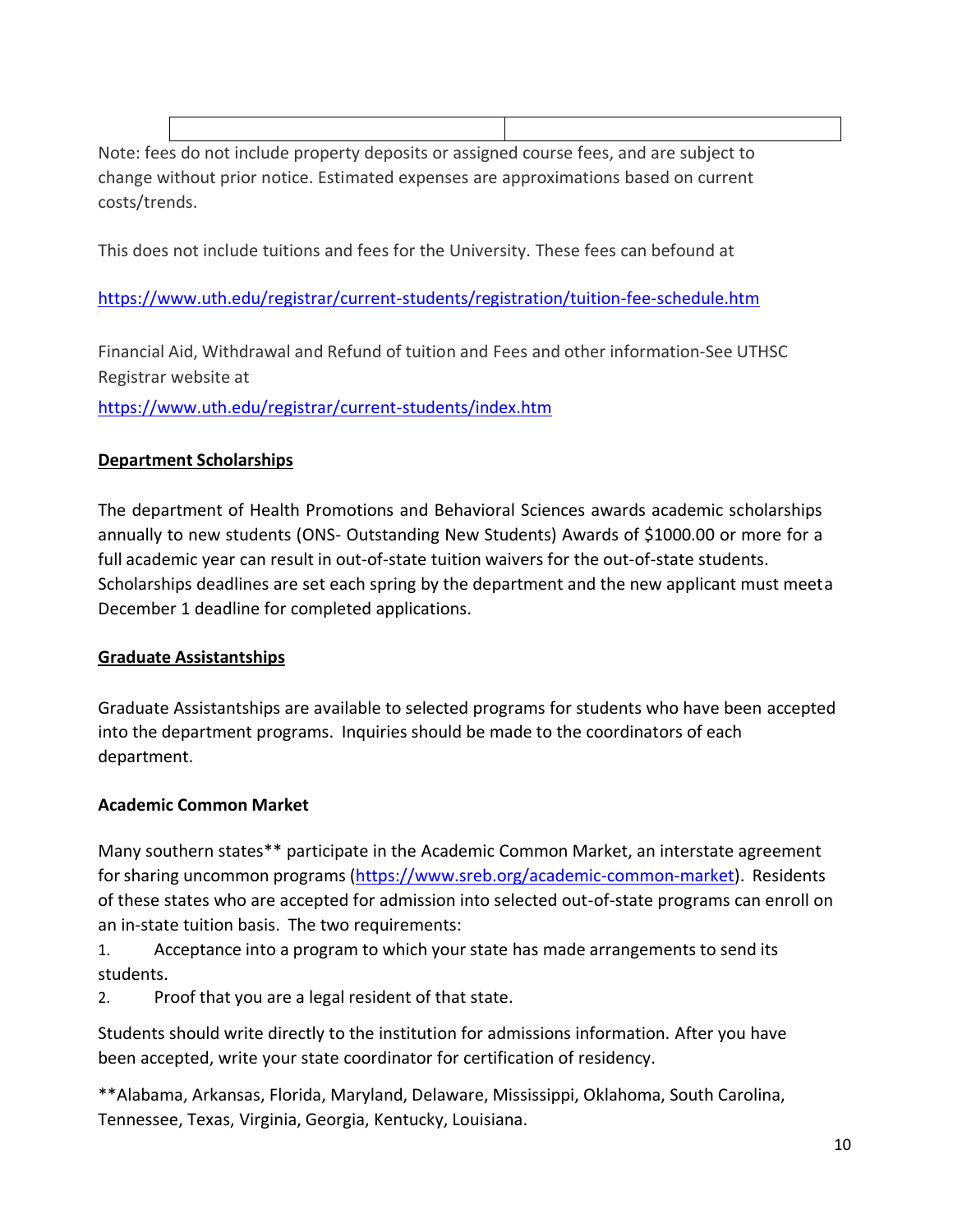### **Policy DI 6.0 Program Calendar**

#### **Dietetic Internship Program Calendar**

The supervised practice experience of the Dietetic Internship occurs during two spring semesters and the summer in between the 2-year DI Program. If a holiday is recognized by the facility inwhich a Dietetic Intern is placed, then the Dietetic Intern may observe the holiday with the approval of the Dietetic Internship Program Director. Assignments may be given to the Dietetic Intern for outside work during this time.

Each calendar year, Dietetic Interns are provided with a tentative calendar. This calendar has events,projects, special university dates, and garden schedule for cohort teams. These items are tentative based on previous years, and current school calendar.

#### **HOLIDAYS, VACATIONS, ABSENCES, RELIGIOUS HOLY DAYS**

• School and class holidays are designated by UTHSC. See the Registrar's website for the UTHSC academic calendar [https://www.uth.edu/registrar/current-students/student](https://www.uth.edu/registrar/current-students/student-information/academiccalendar.htm)[information/academiccalendar.htm.](https://www.uth.edu/registrar/current-students/student-information/academiccalendar.htm)

• Depending on the schedules of facilities, Dietetic Interns in the program may be required to work on auniversity holiday and some weekends.

• In the event that an excused absence is requested and approved at other times, the Dietetic InternshipDirector and the supervised practice preceptor will determine the make-up time. Excused absences must be for a justifiable cause and must be reported in advance to the Dietetic Internship Director and the SP preceptor.

• The observance of religious holidays, other than those designated by the State of Texas, must be approved in advance by the Dietetic Internship Director and SP preceptor. Arrangements to completeassignments and/or examinations must be made in advance.

• The UTHSC academic calendar should not be considered the calendar for the Dietetic Internship. In addition to scheduled clinical experience hours, Dietetic Interns are required to attend all scheduled PPC and orientation sessions as part of their practicum requirements.

• There are required training sessions during the winter and summer breaks. Plan to be available orientation week (1 week prior to the start of the spring semester), and during June/July for the diabetes PPC lecture series as well as the mandatory health worker training sessions held by the Diabetes Camp. Second year interns will have simulation orientation during the month of August priorto their second year. Any missed clinical hours will be made up during Spring Break or during the Summer Semester.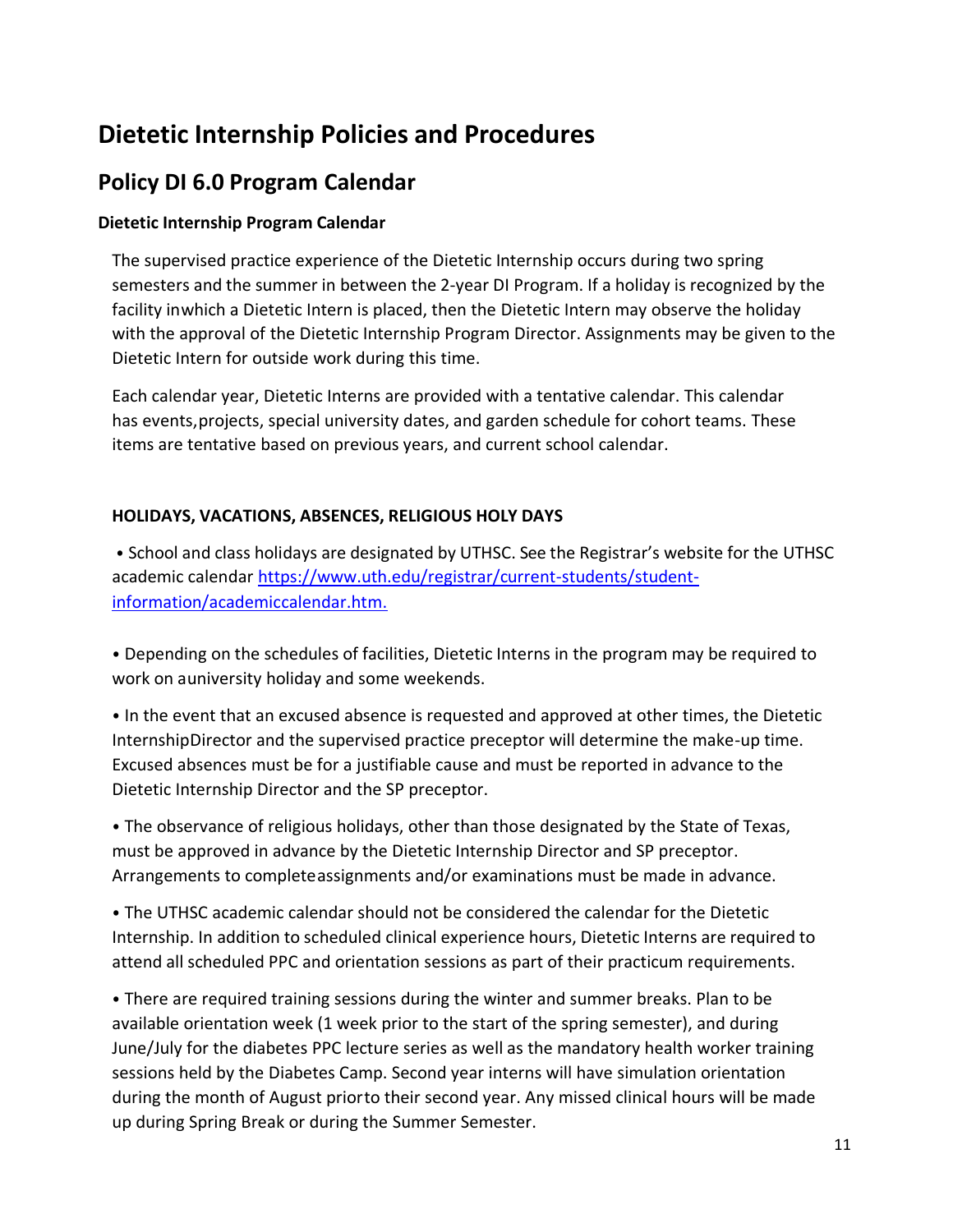#### **ABSENCES DUE TO ILLNESS, INJURY OR TARDINESS**

Internship Director and your preceptor at the supervised practice setting should be contacted when you are ill, injured, or absent from your supervised rotations. Any injury or exposure to communicable diseases should be reported to the Internship Director immediately and they will assist you in completing an "Incidence Report" to be filed with UTHSC. If the Dietetic Intern is injured in any facility, then that facility will assist the intern in obtaining immediate medical attention as may be required. The Dietetic Intern's health insurance will beused to pay for the medical treatment if required. The facility does not assume any liability or responsibility for the health or custodial care costs of the intern. The Dietetic Intern is not covered under Worker's Compensation Insurance, since in their role as a Dietetic Intern they are not employees of UTHSC.

#### **Work Schedule Approval or Changes for Supervised Practice and Tardiness**

It is the Dietetic Intern's responsibility to complete an approved work schedule with the primary preceptor at the initiation of the SP rotation. The intern will ensure that the preceptor knows when they will be attending class. Any changes in work schedule should be confirmed with the preceptor at least a week prior. The work schedule at the facility should be viewed as official work time. The rotation should be treated as a job and the Dietetic Intern is expected to work the same hours as the preceptor at the facility (see Appendix A for expected hours for each SP rotation). The preceptors who train you may provide future recommendations when you are applying for a professional position as a dietitian. Keep track of all direct and non-direct work hours for the preceptor to sign on a weekly basis. (Direct hours are those worked at the facility; indirect hours are those worked outside of the facility but related to projects you have been assigned, for example, development of a training program for employees or updating a patient education booklet). Dietetic interns will not replace any paid employees in the Facility nor will any funds be exchanged between the University and the Facility. Excessive tardiness to SP sites may be grounds for termination from the rotation. Attendance policies for the SP site should be reviewed with your preceptor.

Any Dietetic Intern unable to perform in a facility is expected to telephone the mentor/preceptor and the Dietetic Internship Director for each day absent (have someone telephone for you if you are too ill). It is recommended if you leave a voice message to also send an e-mail with information as to how tobest contact you. Please follow the directions of the preceptor for communicating any absence or tardiness. An absence is considered unscheduled if the mentor/preceptor and the Dietetic Internship Director are not contacted by phone. Medical documentation of your illness is necessary for an absenceof 3 or more consecutive days and may be requested for excessive or patterned absences. It is the Dietetic Intern's responsibility to arrange to make up missed SP experiences. The make-up time must bescheduled at the convenience of the facility and within the time frame set by the Internship Director.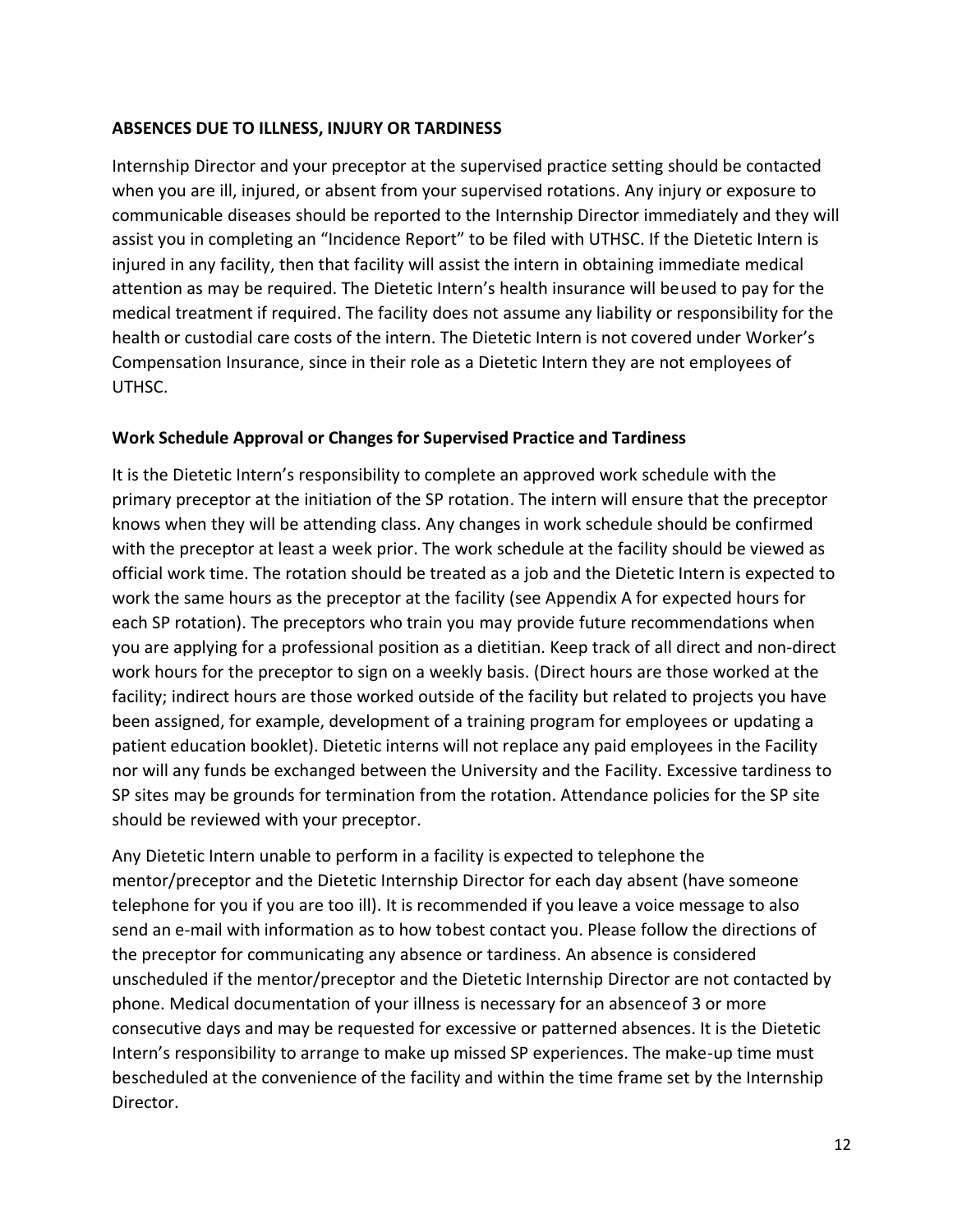#### **Withdrawal from SP Rotation or DI Program due to Illness**

If a Dietetic Intern's supervised practice experience must be rescheduled due to medically documentedreasons, the Dietetic Intern shall complete the rotation as soon as possible within the next semester at the discretion of the facility. The submission of appropriate paperwork will follow the same time schedule intervals for performance review once the make-up period begins. A Dietetic Intern not completing a clinical rotation during the semester scheduled will receive an Incomplete for PH9997 (PPC). Incompletes must be completed the following semester, or the grade reverts to an F. If a Dietetic Intern must drop out of theDI Program due to an illness or unforeseen circumstances, completion of the DI Program is dependent upon approval by the DI faculty and if within 150% of the 22-month program if adequate SP rotation sites are available.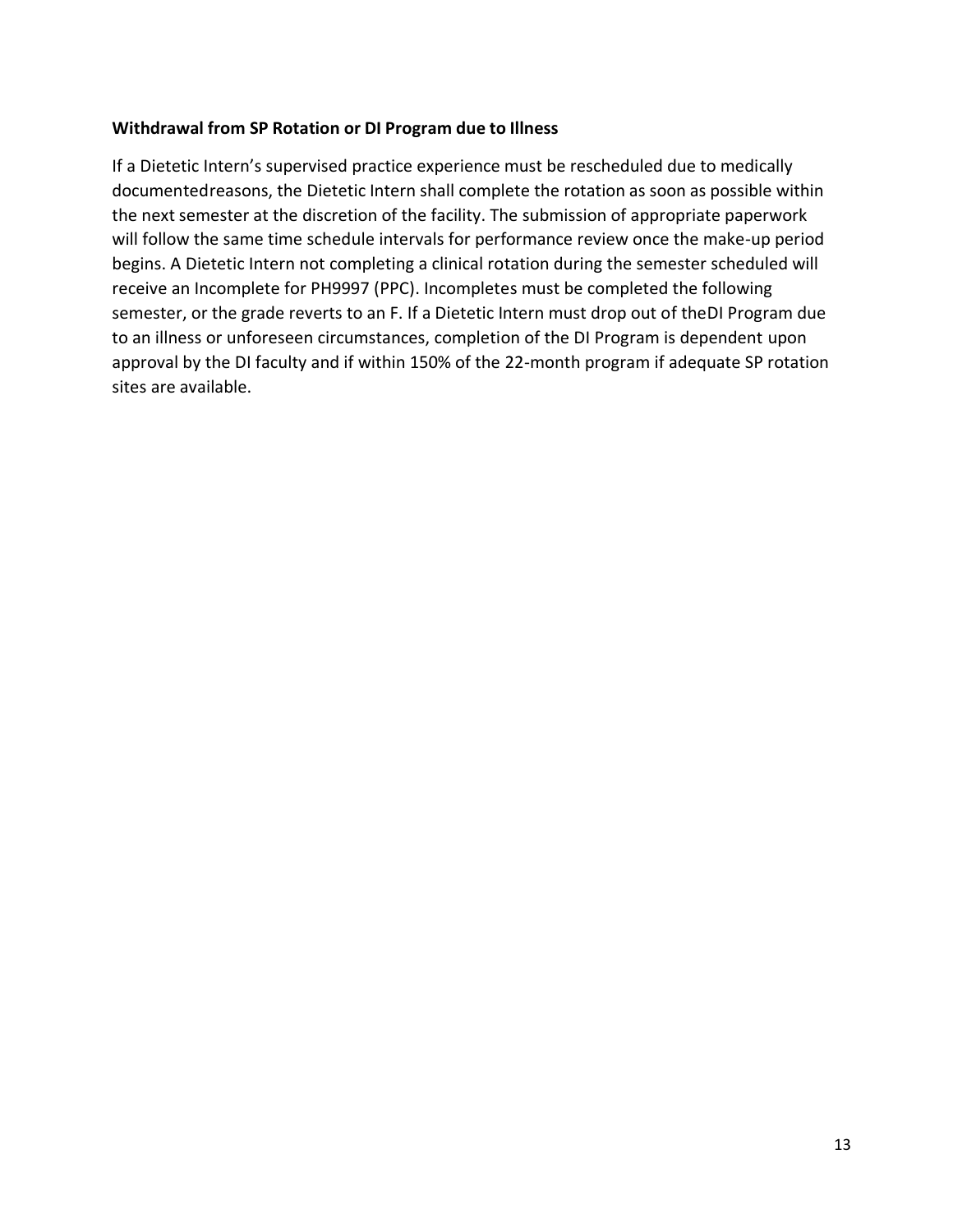### **Policy DI 7.0 Professional Behaviors & Appearances**

#### **PROFESSIONAL APPEARANCE**

Proper grooming is one component of professional appearance and includes good health and hygiene. Minimum jewelry should be worn during your supervised practice rotations. The SP facility'sdress code guidelines will be followed by the Dietetic Intern.

- Scrubs may only be worn if approved by the SP facility's dress code and are the appropriate color.
- Closed-toed shoes may be required in certain areas of the facility.
- Body tattoos may need to be covered during SP experience.
- Facial hair may need to be covered with a hairnet/beard guard.
- Facial piercings will be removed during SP experience.
- Hair color may need to be a naturally occurring color.
- On field trips for didactic courses, professional dress is also required. Inappropriate professional attire is outlined below.

The items listed below may not be worn to any of the supervised practice facilities or fieldtrips. If an intern wears them, they will be asked to change clothes or not participate in the day's event(s).

Please note that you are a representative of the UTHSC Dietetic Internship - any event hosted orsponsored by the DI requires professional attire, not just supervised practice.

**Inappropriate Professional Attire**: Shorts, ripped/shredded jeans; activewear; flip flops, slides; sheer fabric without undergarments, tops or bottoms that bare the midriff;low-cut tops exposing cleavage, tops with only spaghetti straps which show under garments; any clothing that is too tight or too short; hats or headgear unless related to cultural/religious beliefs or practices.

The Dietetic Intern should obtain a copy of the facility dress code on or before the first day of clinicalrotations.

The UTHSC ID Badge should be worn at all times in class, in SP rotations, and on field trips. A clean and pressed white knee-length lab coat and UTHSC student name badge attached to the front of the lab coatshould be worn in supervised practice clinical rotations unless otherwise instructed. Clothing under the lab coat should reflect good taste. A deposit for rotation badges may be required.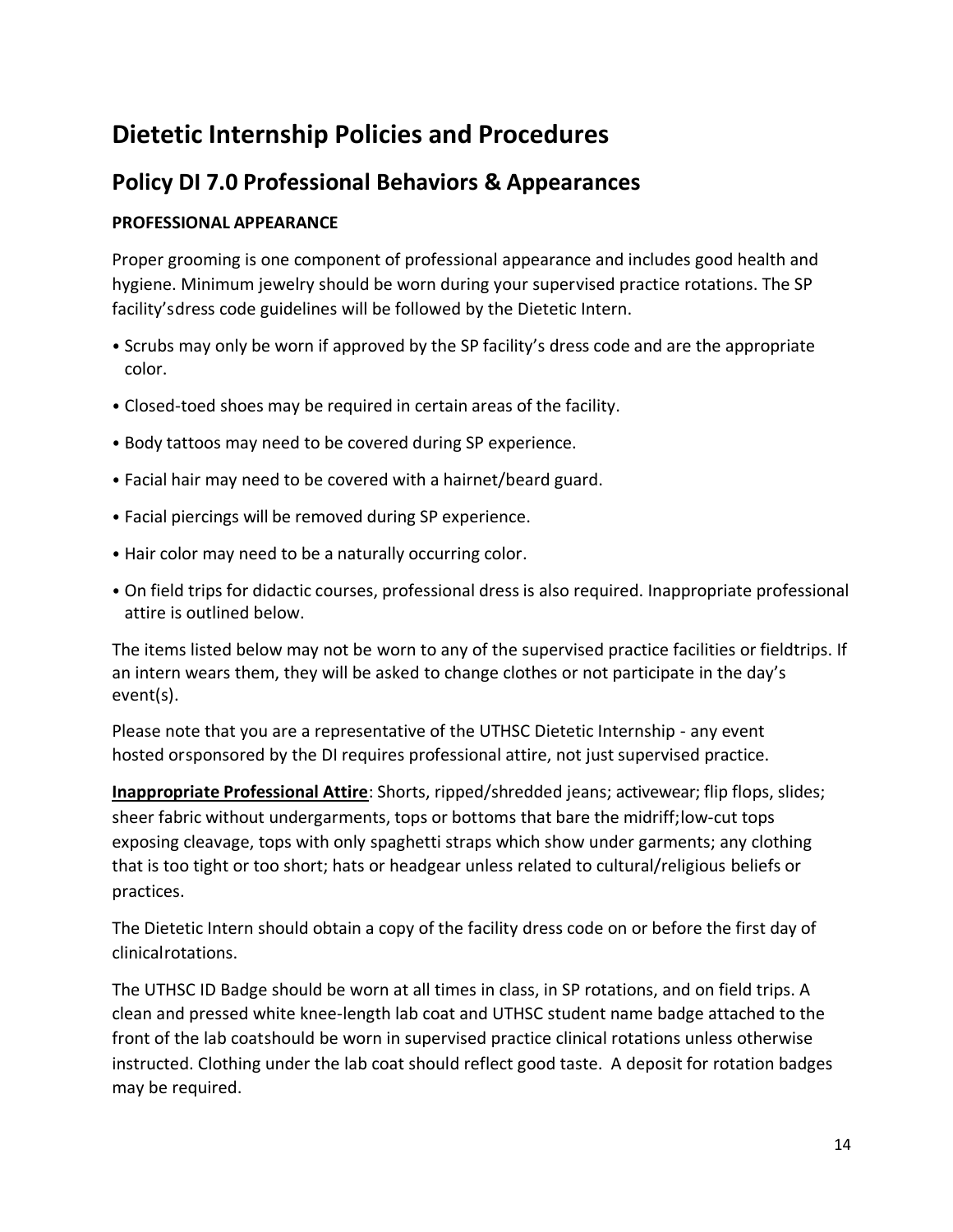For SP in food production areas, closed-toed, non-slip shoes and a hair restraint should be worn. Jewelryshould meet facility policies. The Dietetic Intern must follow all regulations from the Health Departmentwhen working in food service facilities. Fingernails should be short, clean and if a polish is used, it should be clear. **No artificial nails or eyelashes are permitted in foodservice operations.**

Eating, chewing gum, and smoking are permitted only in designated areas and at assigned times insupervised practice settings.

The student intern is expected to display the highest standards regarding professional dress andsanitation procedures.

Cellular telephones must be silenced, or on "vibrate," during class or SP experience.This is a professional courtesy. There should be no texting during work hours. These must be returned to the facility at the conclusion of the rotation. Phone calls and/or text messages should only be received during work hours for emergency purposes or as approved by your preceptor.

#### **SUPERVISED PRACTICE EXPECTATIONS AND STANDARDS**

Professional behavior is extremely important as you complete rotations at SP facilities. You are a critical link to the continued success of the DI Program. Dietetic Interns will be representing UTHSC at all times. Dietetic interns must treat patients, students, employees, administrators, faculty and all other individuals with respect and courtesy. With regard to patients and clients, remember the ethical practiceof our profession as follows:

• Patient charts or medical records are privileged information. Dietetic Interns may interpret diet information to the patient but relaying any other information should be left to the discretion of thepatient's physician. Patient charts and all other patient records should be kept out of reach from unauthorized persons. Patient charts cannot be photographed. (Review HIPAA prior to SP rotations)

• Do not discuss matters pertaining to patients in public places such as elevators, corridors, or loungeareas.

- When placed in a facility, follow any additional facility-specific policies concerning patient/client rights.
- All contact with patients is done only under supervision of a designated UTHSC instructor or the SPpreceptor when the Dietetic Intern is placed in SP settings.

• No proprietary materials are to be used or removed from a facility without the consent of the SPpreceptor.

• Any documents presented in class or electronically submitted for assignments must have all patientidentifiers removed.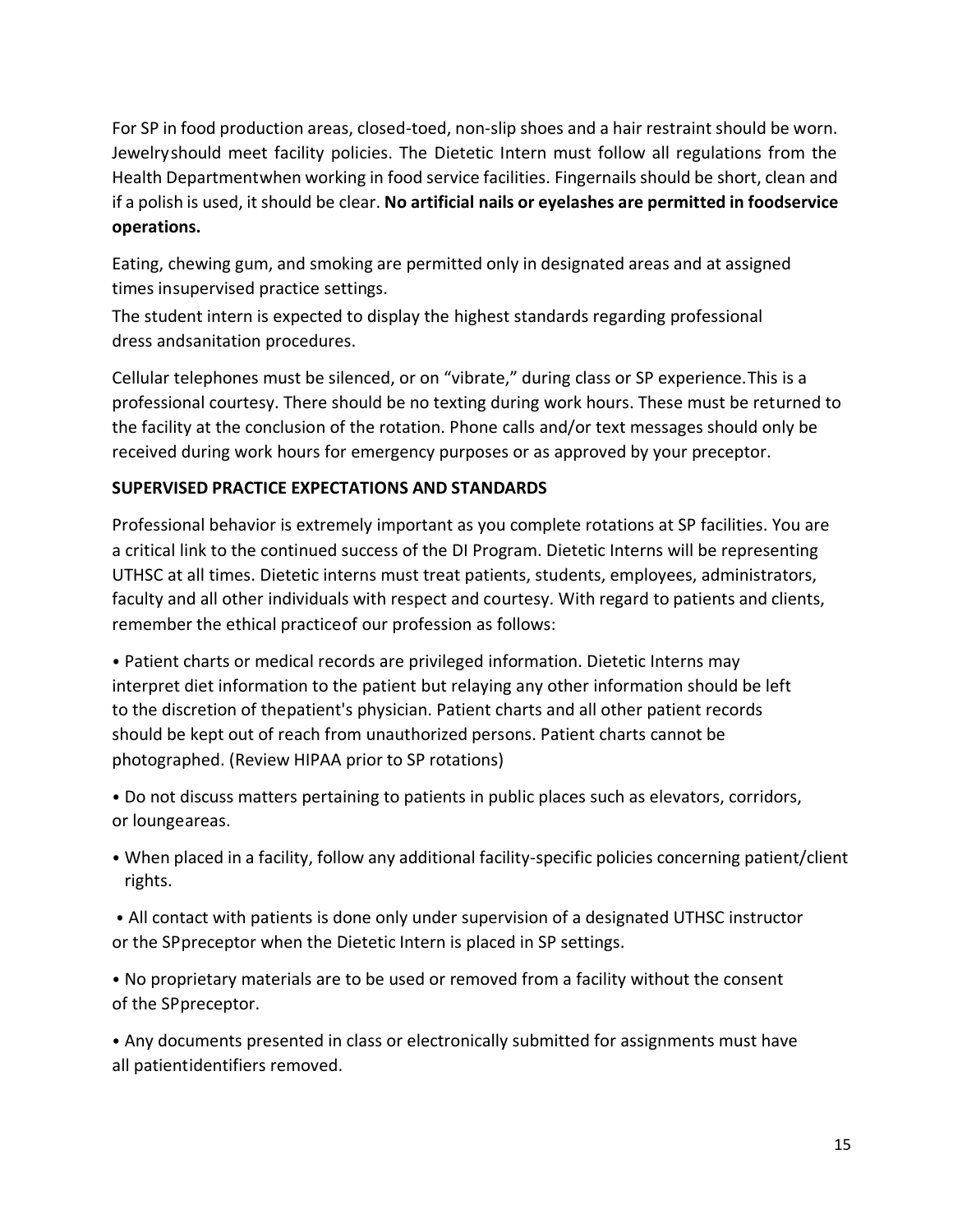### **Policy DI 7.5 Professional Behaviors & Disciplinary Actions**

UTHSC reserves the right to discontinue the Dietetic Internship Experience of any intern when it is deemed necessary or appropriate to do so. A Dietetic Intern may be dismissed from the program when there is evidence of inability to function or behave effectively and professionallyas a UTHSC dietetic intern.

Purpose: To provide the intern the parameters and appropriate notice for beingdisciplined or terminated when the dietetic intern violates or demonstrates behaviors or actions deemed inappropriate by standards set in the UTHSC Conduct Policy, HIPPA violation, supervised practice site policies, or DI policies.

### Procedures:

Disciplinary Actions: Inappropriate behavior, unacceptable professional conduct or other issues deemed inappropriate by the Director of the Dietetic Internship, faculty members and/or SP Preceptor will be brought to the attention of the intern for remediation. If the intern's actions or behavior are deemed grievous enough forimmediate dismissal, remediation will not be an option. An appeal process regarding all situations concerning student warning and termination is available and outlined in this policy.

Warning and Termination Process:

#### First Formal Warning

Inappropriate behavior, unacceptable professional conduct or other issues identified by the preceptor, faculty, and/or DI Director will be discussed with a firstformal warning with the intern. A formal written warning will be issued at this time in addition to verbal counseling. Discussions with the intern will be held at the SP site with the internship director.

The written warning will outline inappropriate behavior, unacceptable professional conduct, or issues violating UTHSC or site policies. Expectations will be outlined for changes in the intern's behavior, actions, and/or performance,along with a monitoring timeline.

A copy of the warning will be given to the intern, placed in the intern's electronic,and paper file. The intern will sign the bottom of the First Formal Warning acknowledging receipt. The intern is informed that signing the warning does not indicate that the intern agrees with the formal warning. If the intern refuses to sign the document, the DI Director will sign and date the warning statement and indicate on the statement a refusal by intern to sign the warning. Continuation of inappropriate behavior, unacceptable professional conduct, identified issues or policy violations will result in a second formal warning.

#### Second Formal Warning

Based on the monitoring timeline developed during the First Formal Warning, continued inappropriate behavior, unacceptable professional conduct or otherissues will be addressed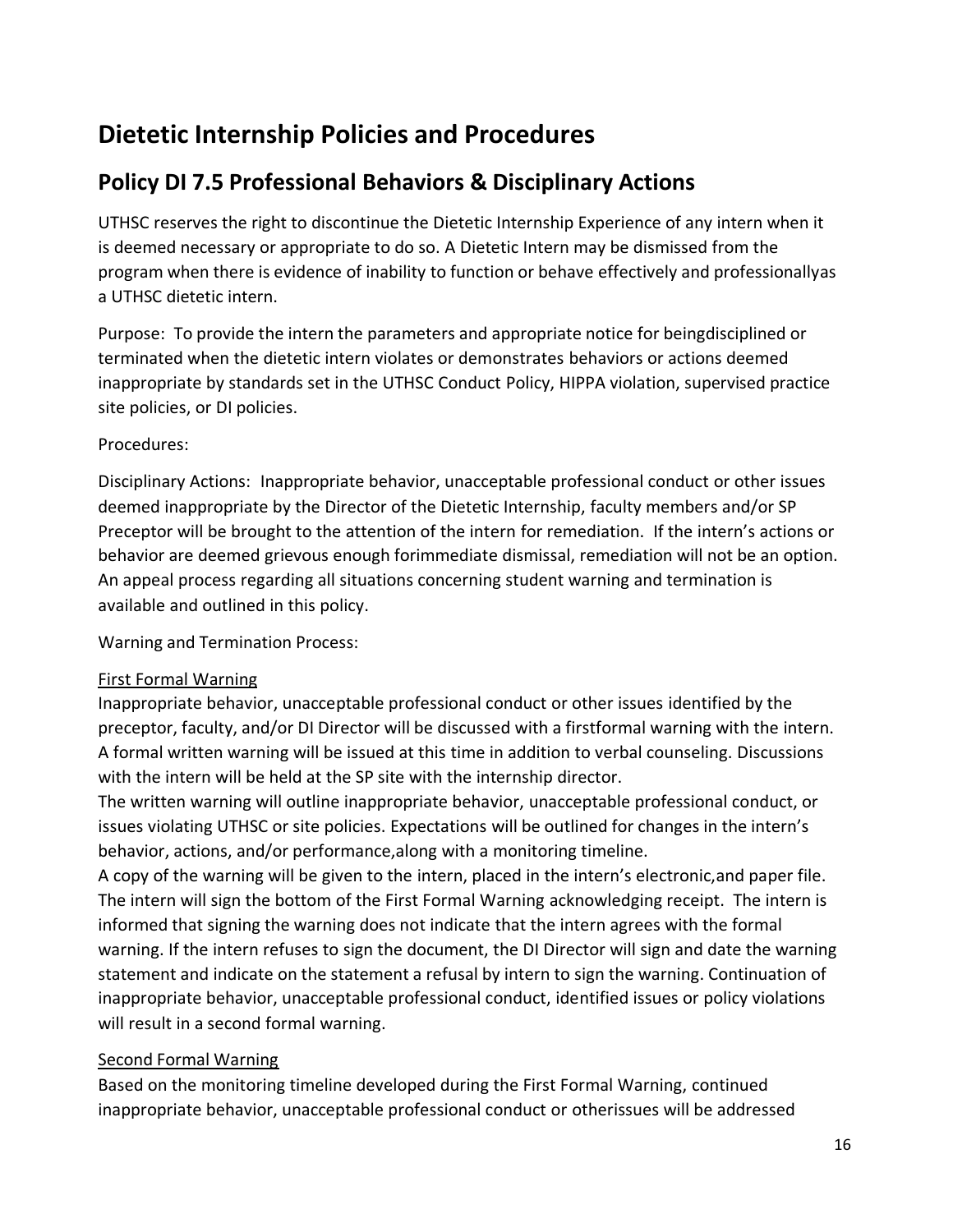in a Second Formal Warning. A second warning may include new behavioral issues exhibited by the intern.

A Second Formal Warning will outline clear expectations for changes in the intern's inappropriate behavior, unacceptable professional conduct, or otherissues, along with a monitoring timeline.

A copy of the second formal warning will be given to the intern and placed in the intern's electronic and paper file. The intern will be asked to sign the warning acknowledging receipt. The intern is informed that signing does not indicate that the intern agrees with the formal warning. If the intern fails to sign, a document will besigned stating failure and refusal for signing with a witness present.

Discussions with the intern will be held in the DI Director's office. Continuation ofinappropriate behaviors past the timeline outlined in the second formal warning will result in termination.

#### **Termination**

Before termination action is taken, the intended termination must be presentedto the faculty committee for review.

A final internship termination review will be held at UTHSC. When it has been determined that the intern has not made sufficient progress toward correction ofidentified inappropriate behavior, unacceptable professional conduct, or other issues, despite previous formal warnings, the DI Director will hold a final internship termination conference.

The intern will be notified verbally and in writing of termination from theprogram.

An intern terminated from the UTHSC internship program for inappropriate behavior,

unacceptable professional conduct or other issues will not be considered for future internship placements with UTHSC. Dismissal from the

program will be communicated to The Academy of Nutrition and Dietetics Commission on Dietetic Registration for determination whether the dismissedintern is eligible for entrance into other accredited programs in the future.

Violations of Misconduct may include:

Refusal to follow Policies and Procedures outlined in both the P&P manual andthe UTHSC Handbook.

HIPPA violations will be reviewed for possible immediate dismissal.

Examples of inappropriate behavior, unacceptable professional conduct or otherissues include, but are not limited to:

- Failure to follow guidelines and ethics in P&P Manual and Handbook
- HIPPA violations, breaking patient, or client confidentiality.
- Violations of site policies and procedures
- Insubordination to supervised practice preceptors or site staff
- Chronic tardiness of over 15 minutes to rotation sites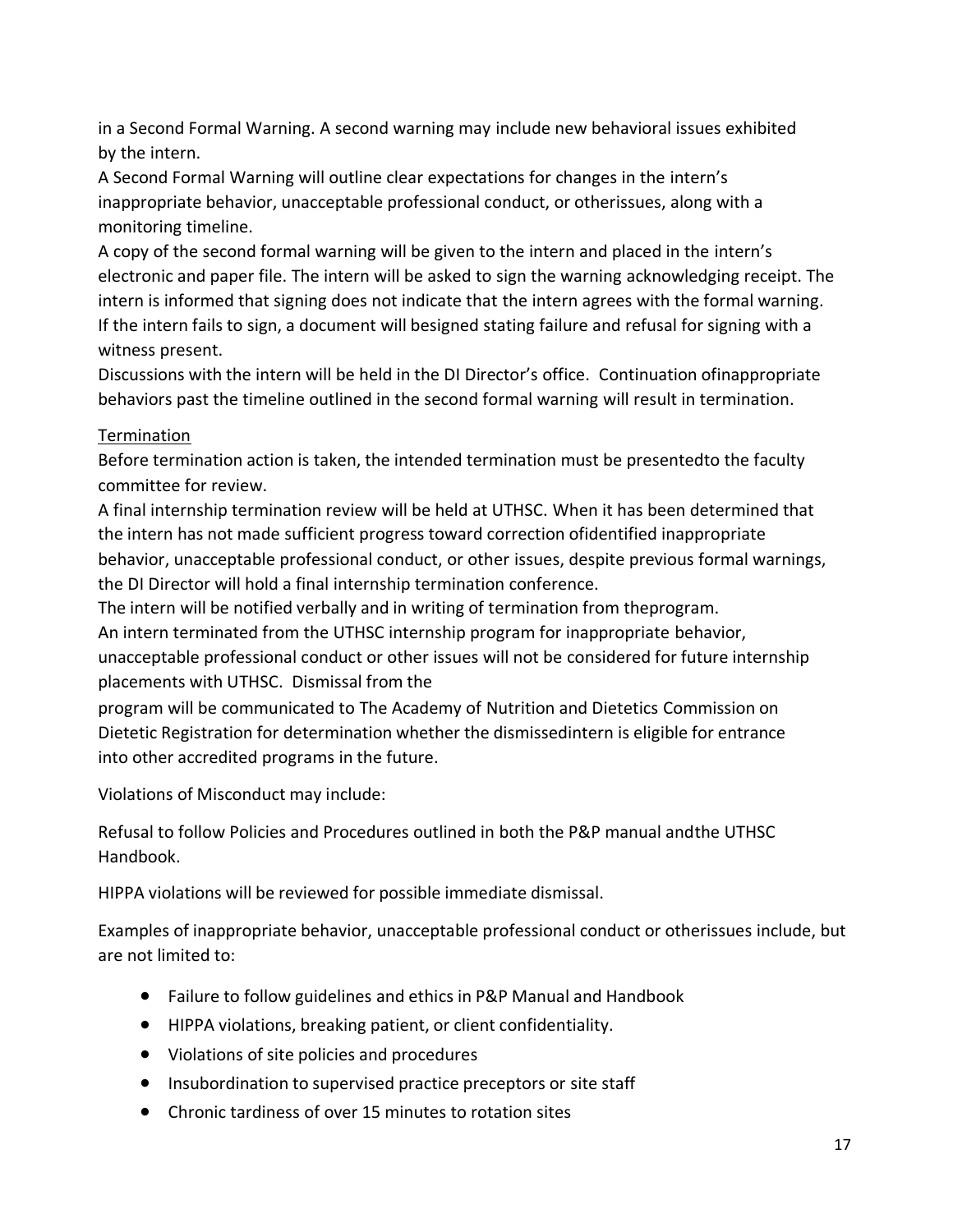- Excessive/blatant absenteeism of over 3 days
- Failure to complete pre-rotation work
- Failure to be prepared for rotations
- Leaving the facility without permission
- Theft or pilferage
- Sleeping while at rotation site
- Working on internship projects or any other work while at supervisedrotations sites
- Wearing inappropriate clothing for supervised practice rotation
- Unkempt personal hygiene such as hair, teeth, and nails
- Failure to perform or observe any of the terms or provisions of theInternship Agreement

The previously described warning procedures are appropriate for minoroffenses that can be identified, monitored, and resolved.

Reporting to hospital locations while under the influence or while impaired byalcohol, illegal substances, prescribed or non-prescribed controlled substances will be immediately dismissed from the UTHSC DieteticInternship regardless of the disciplinary action described above.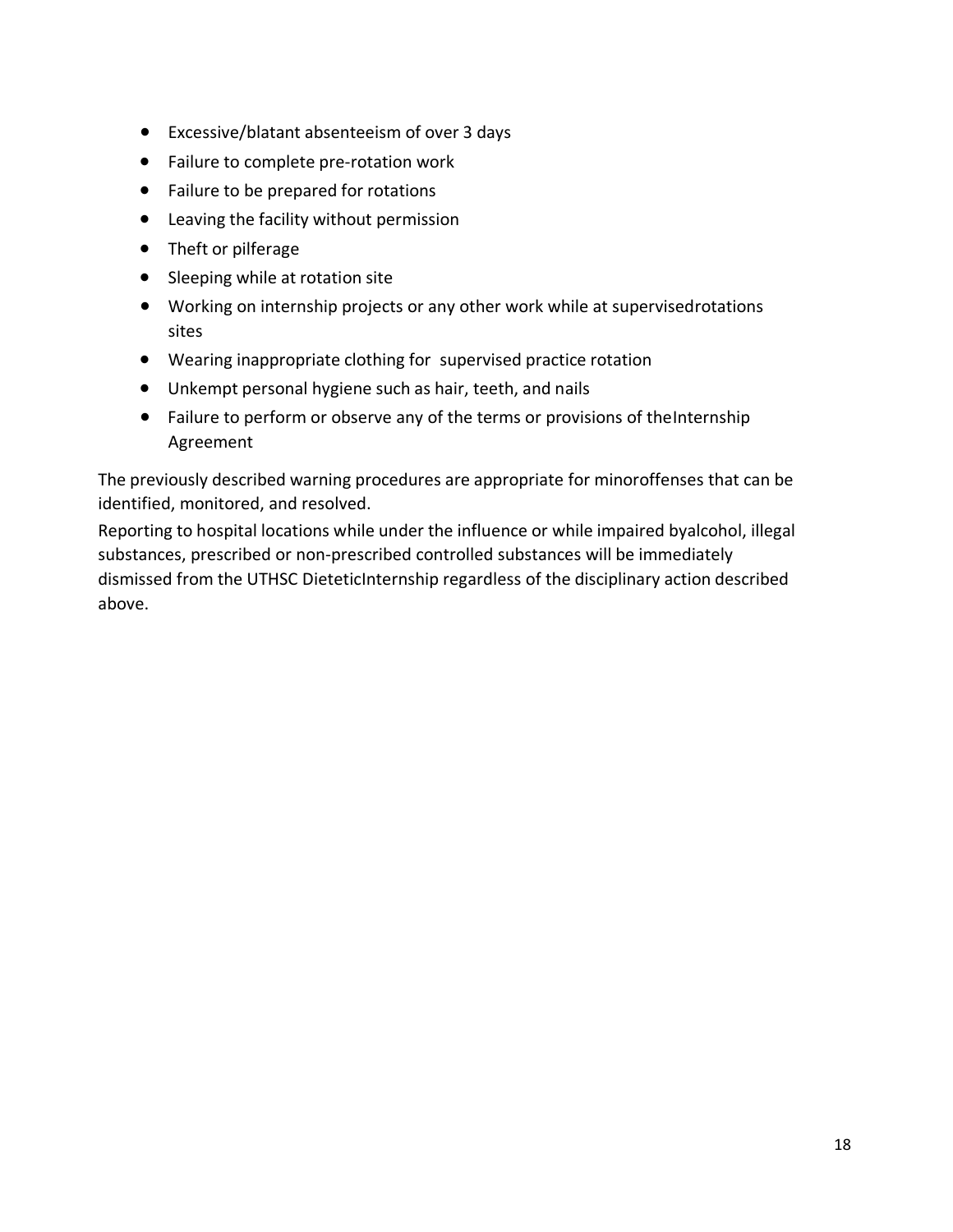### **Policy DI 8.0 Student Dietetic Responsibilities**

### **RESPONSIBILITIES OF INTERNS**

• Completing all UTHSC requirements for newly admitted students upon admission [\(https://sph.uth.edu/new-students/#TID-e0cbad69-3a05-4a60-ab3a-3210158b97b5](https://sph.uth.edu/new-students/#TID-e0cbad69-3a05-4a60-ab3a-3210158b97b5) -2 – See Checklist) including a Criminal Background Check [\(https://www.uth.edu/registrar/applicants/criminal-background-check](https://www.uth.edu/registrar/applicants/criminal-background-check) ) at the student's expense.

• Providing original copies of DPD Verification statement signed by DPD Director, an official stamped transcript showing undergraduate degree, and current immunization record signed by health practitioner. Immunizations must meet the UTHealth requirements and remain current during SP rotations. A copy of immunization record may be required by supervised practice facilities.

- Personal automobile insurance and transportation to SP facilities (includes gas and parking)
- Meals at SP facilities.
- Following all policies, procedures and regulations of SP facilities.

• Completing any pre-requisite application paperwork, drug screen, criminal background check, or orientation sessions required by assigned SP facilities according to their deadlines for completion and at the intern's expense.

• Reporting on time and following the assigned time schedule. Dietetic Interns may not leave assignedfacility areas during SP scheduled time without permission of the SP faculty. Failure to notify the preceptor will result in the loss of SP hours for that day and possible suspension from the rotation. 13

• Contacting the SP preceptor and the UT Health Science Center – Houston DI Director / Asst. Director ifan emergency arises. Since this program is very intensive, it is strongly recommended that absenteeismoccur only in an emergency.

• Completing assignments on time. This includes evaluations and activity reports. The Dietetic Intern will be advised by faculty of each course asto assignments, requirements and evaluations.

• Keeping a log of hours spent in facilities and/or completing assignments for SP. These logs will be checked by faculty at specified times. Many facilities require Dietetic Interns to log their patient contact hours. This should be completed daily. The logs will serve as a reminder to the Dietetic Intern of the projects and competencies completed.

• Covering the costs (through personal health insurance or personal funds) of any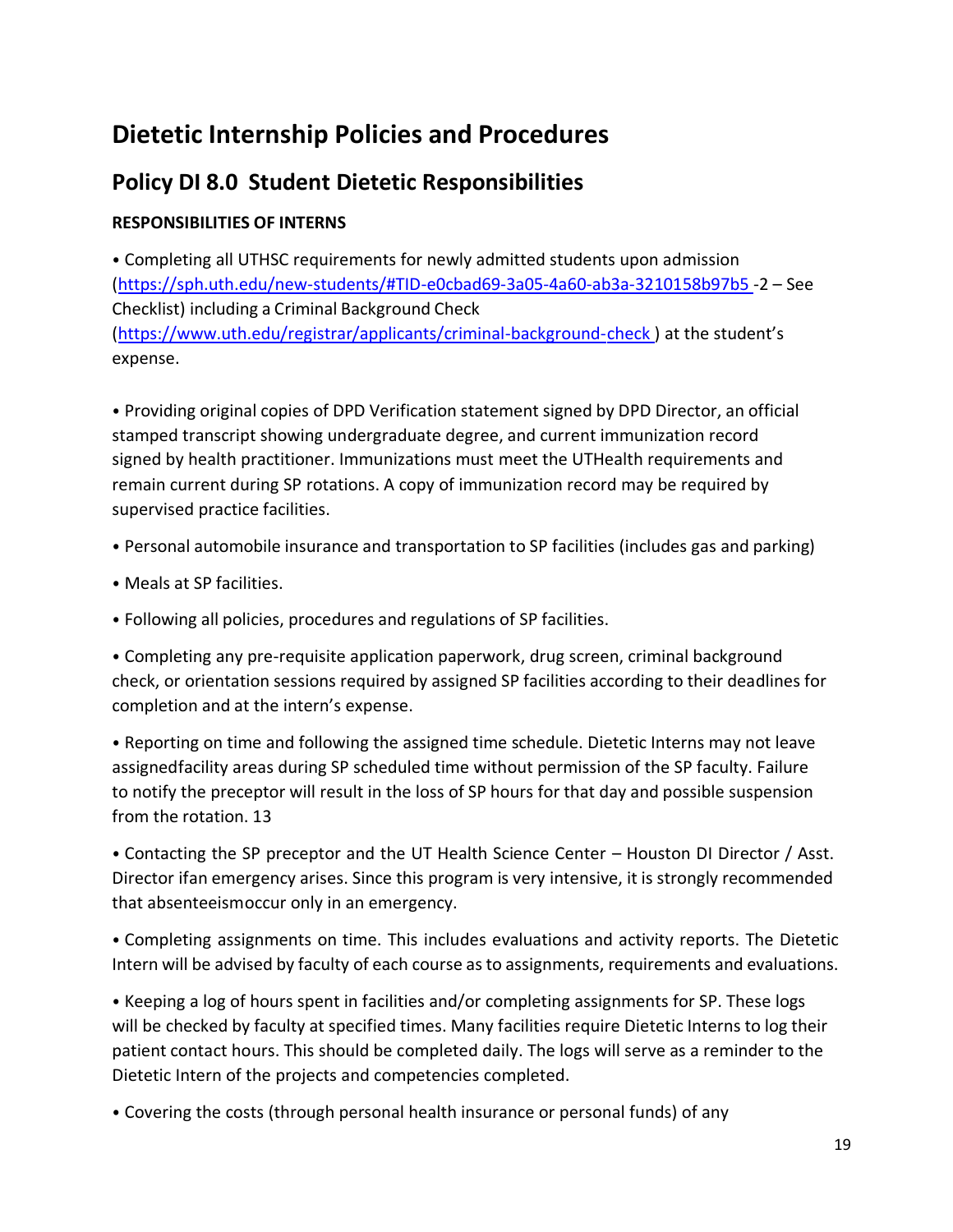emergency healthcare delivered at a facility.

• Following the academic scholastic honesty policies and code of conduct for students of the School ofPublic Health on all homework assignments, papers, or other work submitted.

• Enrolling in a minimum of 1 semester credit of PH 9997 (PPC) during the Supervised Practice rotationsin order to maintain the Student Malpractice Insurance coverage and continuous enrollment as a Full- Time graduate student while enrolled in the Dietetic Internship.

• Paying the Dietetic Internship fee for the semester prior to the first day in a facility for the supervised practice rotation.

• Providing proof of health insurance to the Director of the Dietetic Internship prior to beginning supervised practice experience. This proof will be placed in your intern file maintained by the Dietetic Internship Program Director. A copy might be requested by one of your supervised practice facilities. Please furnish them upon request. Providing proof of COVID 19 vaccinations and boosters when requested. This is a recent addition to therequirements added to the intern's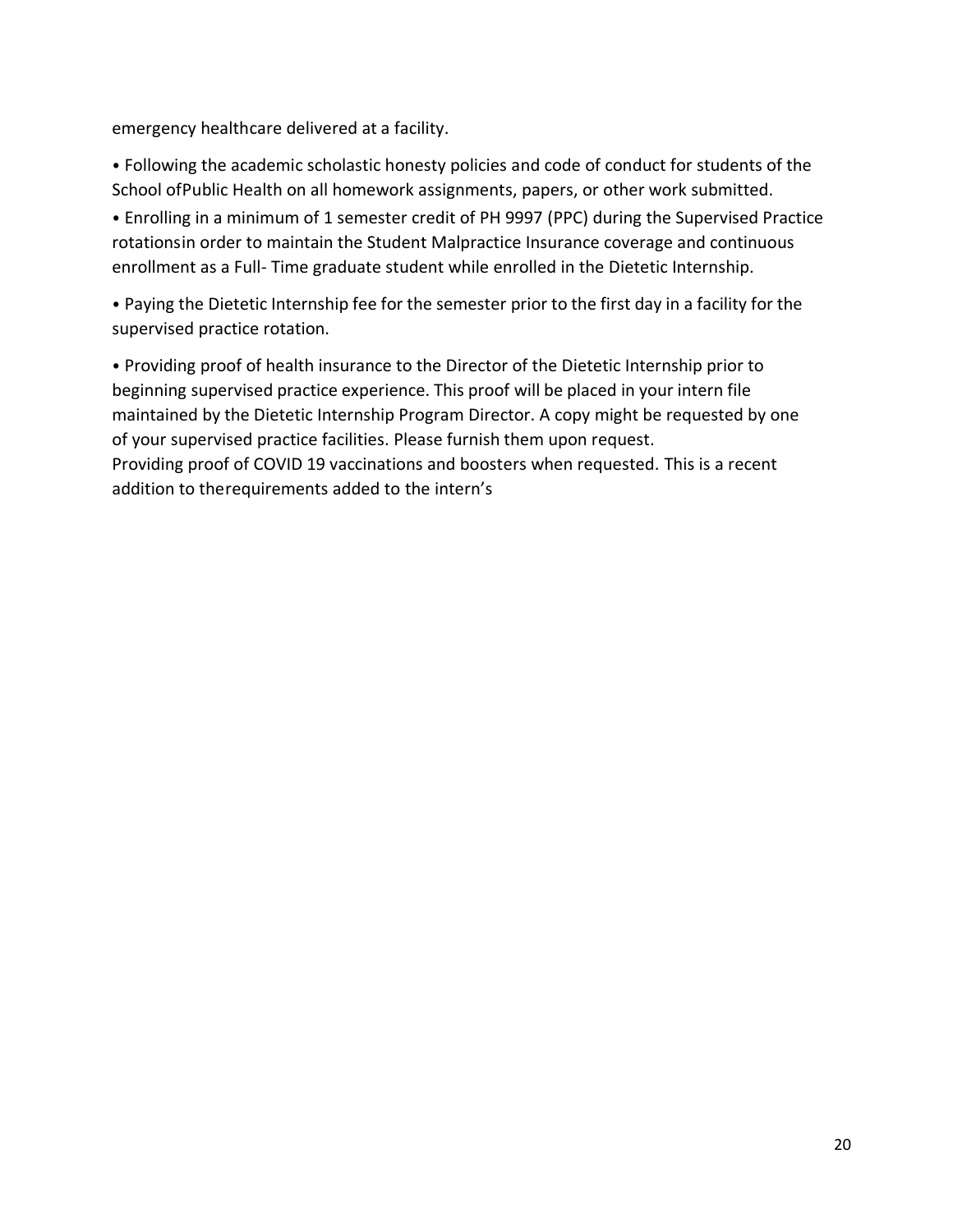### **Policy DI 9.0 Handling of Concerns by Dietetic Interns**

If the Dietetic Intern has any questions related to the issues addressed in the Dietetic Intern Handbook, they should first address them with the Dietetic Internship Program Director, Co-Director or Assistant Director of the Dietetic Internship. If they are unable to resolve their issues or concerns, the Dietetic Intern is encouraged to contact the UTHSC, Director of the Michael & Susan Dell Center for Healthy Living. For unresolved issues the Dietetic Intern may contact the Dean of the School of Public Health and

/ or The Accreditation Council on Education for Nutrition and Dietetics (ACEND) at The Academy of Nutrition and Dietetics (AND) 120 South Riverside Plaza, Suite 2190 Chicago, Illinois 60606-6995 ph:

(312) 899-0040 ext. 5400 toll free: 1 + (800) 877-1600 ext. 5400 E-mail: [acend@eatright.org](mailto:acend@eatright.org)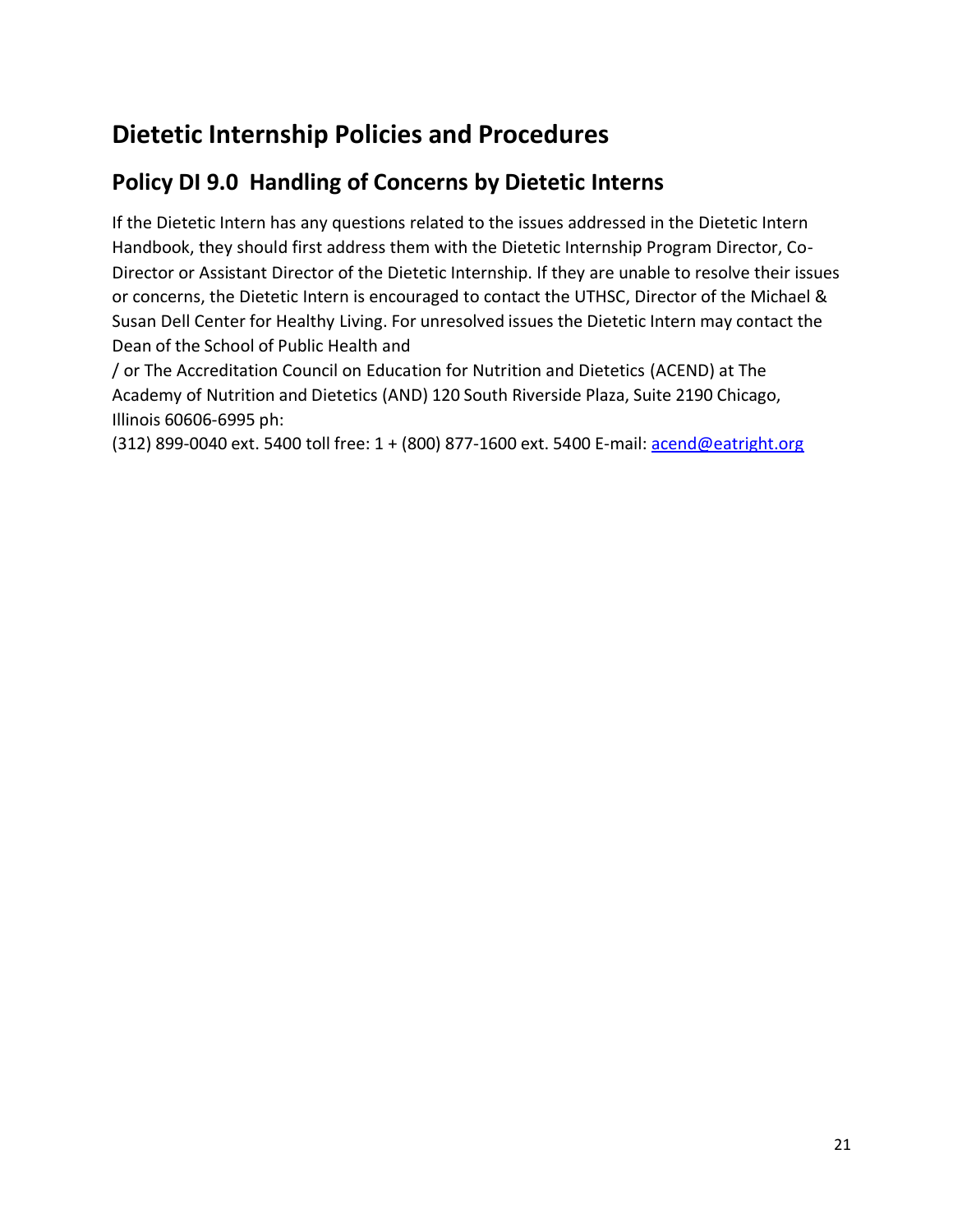### **Policy DI 10.0 Non-Discrimination Policy**

### **Non-Discrimination Policy**

UTHealth School of Public Health strives to create and actively promotes a welcoming and supportive environment in order to recruit, hire and retain a culturally diverse faculty, staff, and internship cohort. UTHealth provides an environment of nondiscrimination and affirmative action for everyone. As part of the UTHealth programfor equal opportunity, the policy statement reads as follows:

The University of Texas Health Science Center at Houston ("university") is committed to providing a working and learning environment free from discrimination and harassment. The university prohibits discrimination and/or harassment by any member of the university community on the basis of race, color, religion, sex (including pregnancy), gender, sexual orientation, national origin, age, disability, genetic information, gender identity or expression, veteran status or any other basis prohibited by law. No person shall be excluded from participation in, denied the benefits of, or be subject to discrimination under any program or activity sponsored or conducted by the university or any of its component entities on any basis prohibited by applicable law or university policy.

To help achieve an environment free from prohibited discrimination and harassment, the university provides anyone who believes they have been subjected to discrimination or harassment a complaint process to address their concerns.

Individuals who engage in conduct that violates this policy are subject to disciplinary action up to and including termination and/or dismissal. https://www.uth.edu/hoop/policy.htm?id=1448214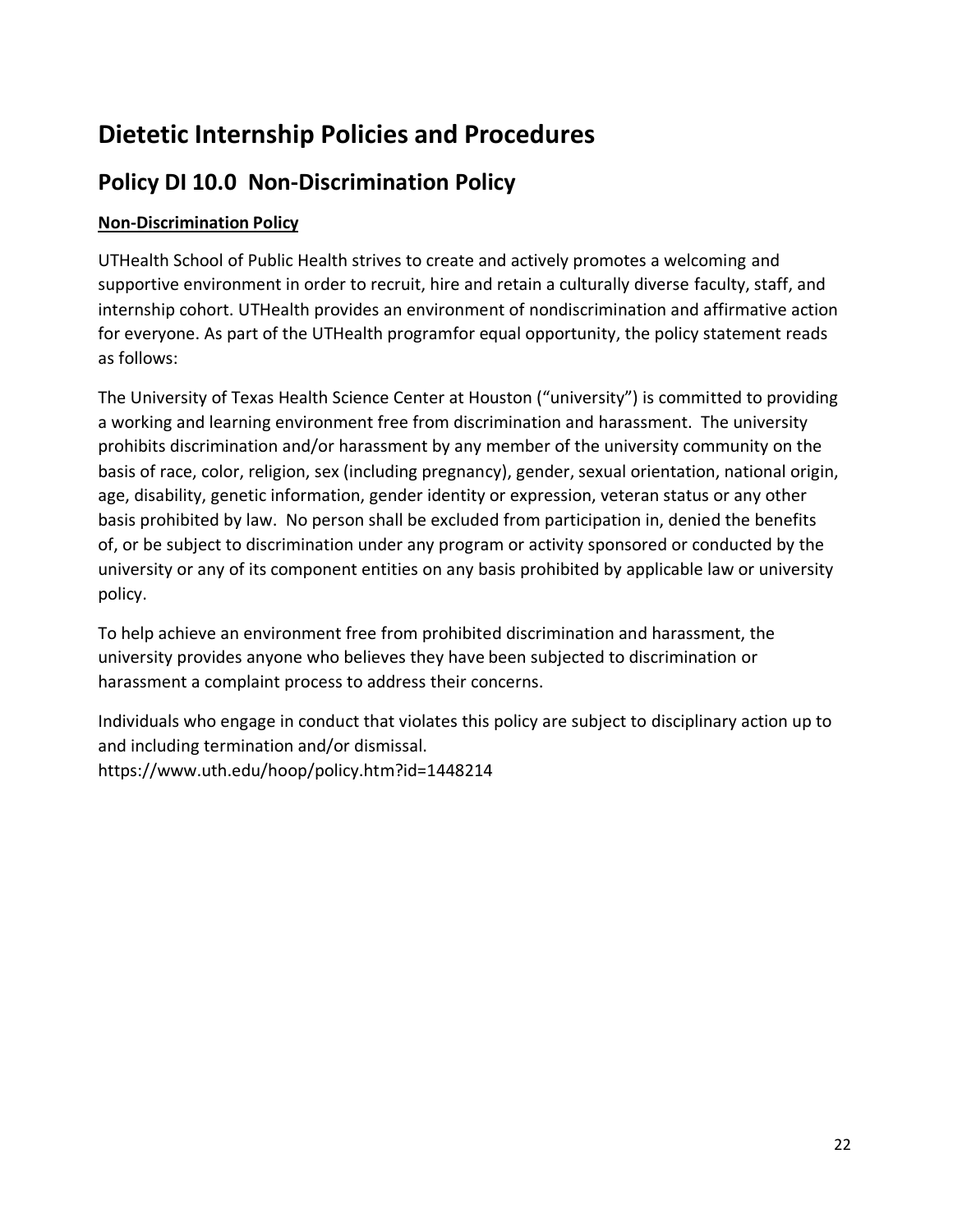### **Policy DI 11.0 Code of Conduct**

Violations of the Academy of Nutrition and Dietetics Code of Ethics

[https://www.eatrightpro.org/-/media/eatrightpro-files/career/code-of-](https://www.eatrightpro.org/-/media/eatrightpro-files/career/code-of-ethics/coeforthenutritionanddieteticsprofession.pdf?la=en&hash=0C9D1622C51782F12A0D6004A28CDAC0CE99A032)

[ethics/coeforthenutritionanddieteticsprofession.pdfla=en&hash=0C9D1622C51782F12A0D6004A](https://www.eatrightpro.org/-/media/eatrightpro-files/career/code-of-ethics/coeforthenutritionanddieteticsprofession.pdf?la=en&hash=0C9D1622C51782F12A0D6004A28CDAC0CE99A032)

#### [28CD](https://www.eatrightpro.org/-/media/eatrightpro-files/career/code-of-ethics/coeforthenutritionanddieteticsprofession.pdf?la=en&hash=0C9D1622C51782F12A0D6004A28CDAC0CE99A032) [AC0CE99A032](https://www.eatrightpro.org/-/media/eatrightpro-files/career/code-of-ethics/coeforthenutritionanddieteticsprofession.pdf?la=en&hash=0C9D1622C51782F12A0D6004A28CDAC0CE99A032)

Violation of the AND Code of ethics can result in immediate dismissal from the UTHealth Dietetic Internship Program. It is the intern's responsibility to be knowledgeable and familiar with the "Code".

It is also the intern's responsibility to read the UTHealth Student Handbook and sign that they have readand understand the handbook.

The student has the primary responsibility to be academically honest. In this regard the student is alsoresponsible for the policies and procedures as they are outlined in the University's academic policies.

The faculty of UTHealth Dietetic Internship supports the stated professional ethics and the following standards in various aspects of the internship program.

- 1. The faculty respects the dignity of each individual with which they are associated.
- 2. The faculty respect confidence imparted to them.
- 3. The faculty seeks to maintain an optimal level of safety for all individuals they come in contactwith in the didactic and clinical aspects of the program.
- 4. The faculty assures that any study or educational experiences involving human subjects followthe UTHealth IRB guidelines.
- 5. The faculty identifies the student's level of competence in skills and communicates thisinformation to the clinical preceptors.

The internship will not tolerate any type of activity considered by the faculty to be cheating or engage inany activity whose intent may be construed as cheating. The following is a list of actions, which may cause dismissal from the program. This list is not considered all-inclusive, and other actions of dishonestnature or construed to be dishonest, may also result in dismissal from the Dietetic program.

- 1. Students must not cheat on a test or obtain answers from others, by copying the work of others,by obtaining unauthorized material from others, and must ensure that they do not give the appearance of cheating.
- 2. Students must do their own work and must not plagiarize.
- 3. Students are not to obtain copies of impending exams prior to the testing, and after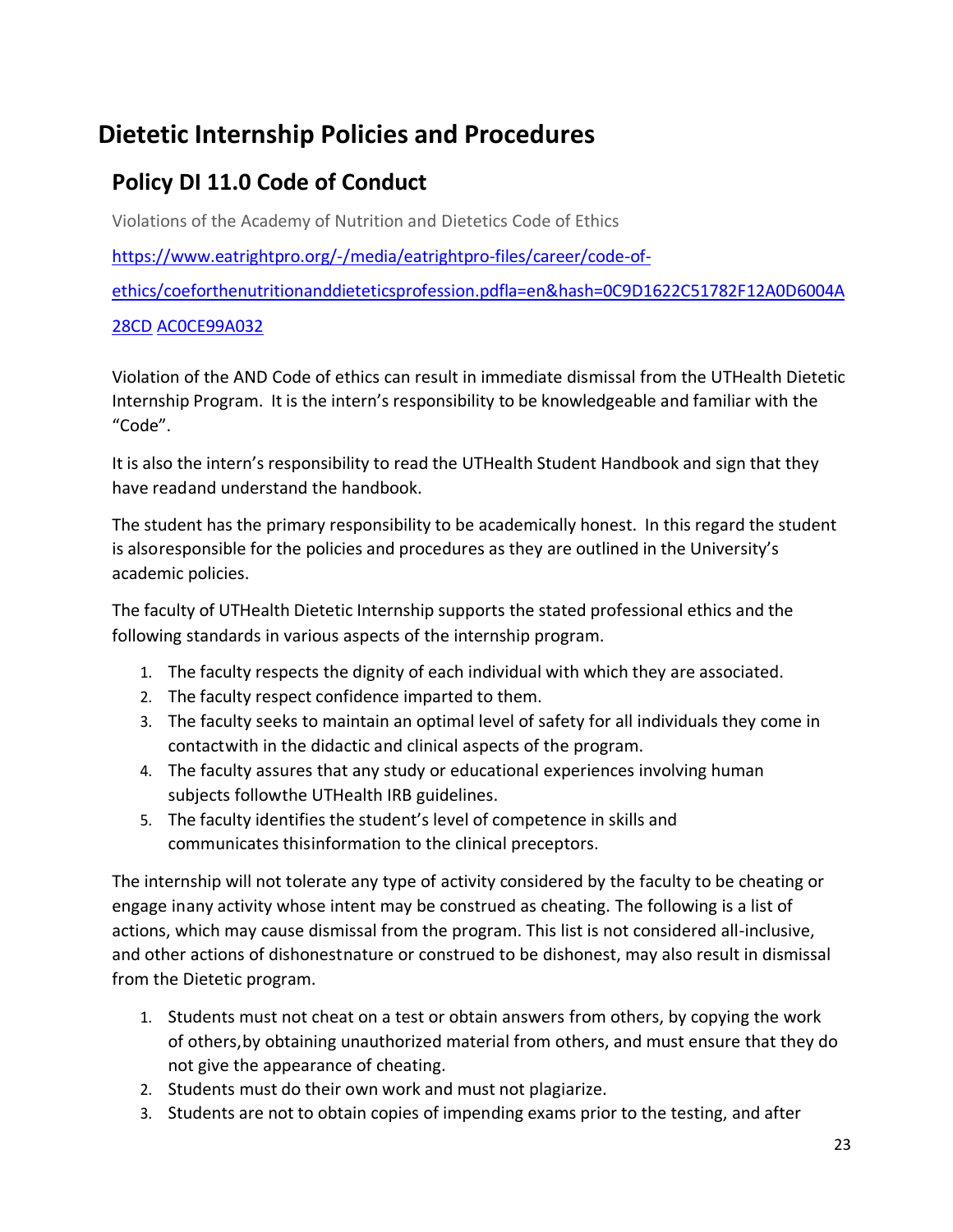an exam,such copies are not to be kept by students unless authorized by instructor.

- 4. Student should avoid unexcused absences and should not fabricate reasons for absences.
- 5. Student are not to engage in any unethical, illegal, or dishonest behaviors.

As a comprehensive health science university, the mission of The University of Texas Health Science Center at Houston ("university") is to educate health science professionals, discover and translate advances in the biomedical and social sciences, and model the best practices in clinical care and public health. As we endeavor to achieve this mission, the university must uphold ethical, professional, and legal standards to serve as the basis for our work. These standards are outlined in the link below.

<https://www.uth.edu/hoop/standards-of-conduct-guide.htm>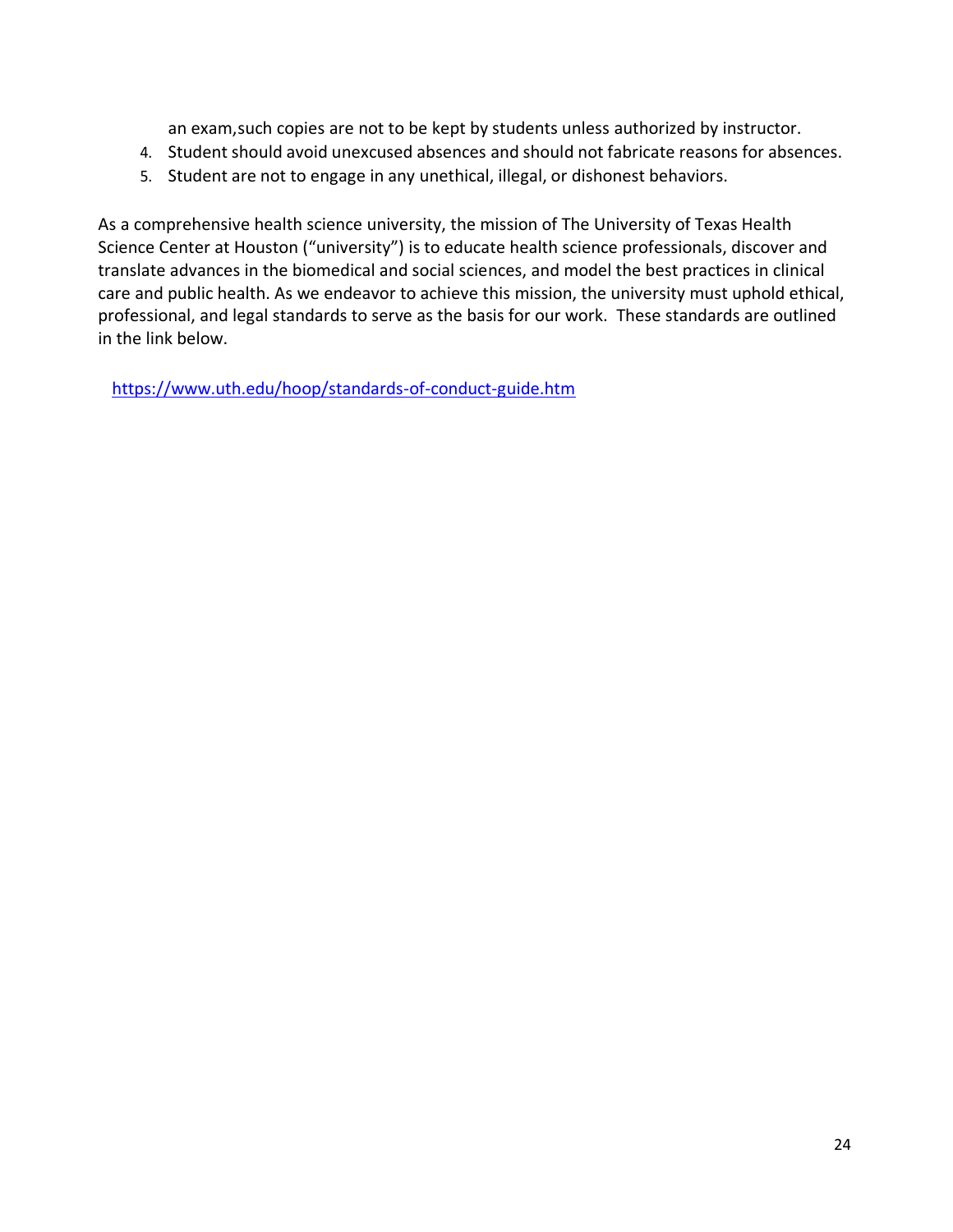### **Policy DI 12.0 Completion of Both Dietetic Internship and Master of Public Health**

### **Criteria to Successfully complete both DI and MPH at the UTHSC**

UTHSC is a combined Dietetic Internship Program and Master of Public Health. It is designed to be completed simultaneously.

To successfully complete the internship program and be able to sit for the Registration Examination forDietitians the following must be satisfied:

- 1. Successful completion of all internship supervised practice rotations and required hours asstated in the handbook.
- 2. An 80% or better on all final evaluations during each rotation
- 3. Successful completion of all graduate courses on the curriculum degree planner.
- 4. Successful completion of either a Thesis or Integrated Learning Experience (ILE-DI capstone)
- 5. Submission of all required paperwork to the graduate school on or before announceddeadlines.

Upon successful completion of both the MPH and the Dietetic Internship A "Verification Statement of Completion" will be issued to the student. The Verification Statement and a transcript with the University seal and MPH issued isrequired to take the registration examination for dietitian nutritionist. This completed paperwork is uploaded to CDR so that the student can take the CDR examination for RDN.

#### Criteria for Licensure in Texas

Students enrolled in programs leading to licensure in Texas or certification nationally must be eligible for licensure according to the law established by that particular State Board of Licensure.

Students will have completed and taken the CDR exam for Dietitians and passed. They are then responsible for taking a Jurisprudence exam and completing a module on Human Sex Trafficking in the State of Texas. Once completing those items, the student will pay the required fee to become a Licensed Dietitian in the state of Texas.

Individuals convicted of a felony may not be eligible for licensure or certification in health professions. Students are urged to contact the appropriate licensure or certification agency for further information.

<https://www.tdlr.texas.gov/diet/dietapply.htm>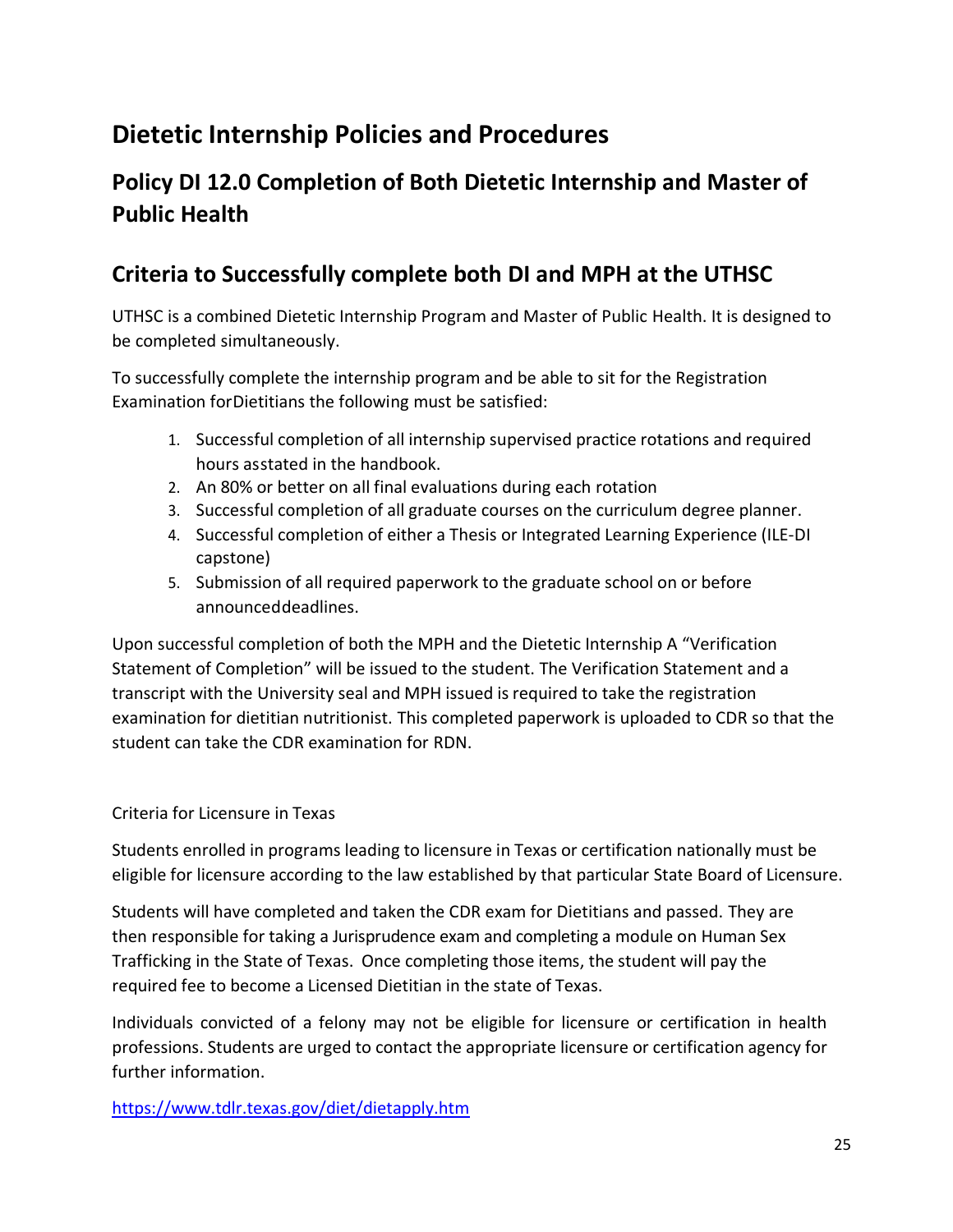You must pass two examinations before applying for Texas licensure for dietitians:

1. The Licensed Dietitian Examination given by the Commission on Dietetic Registration

#### 2. The Texas Jurisprudence Examination

For more information on the examination process, please see the dietitian [examinations](https://www.tdlr.texas.gov/diet/dietexam.htm) page.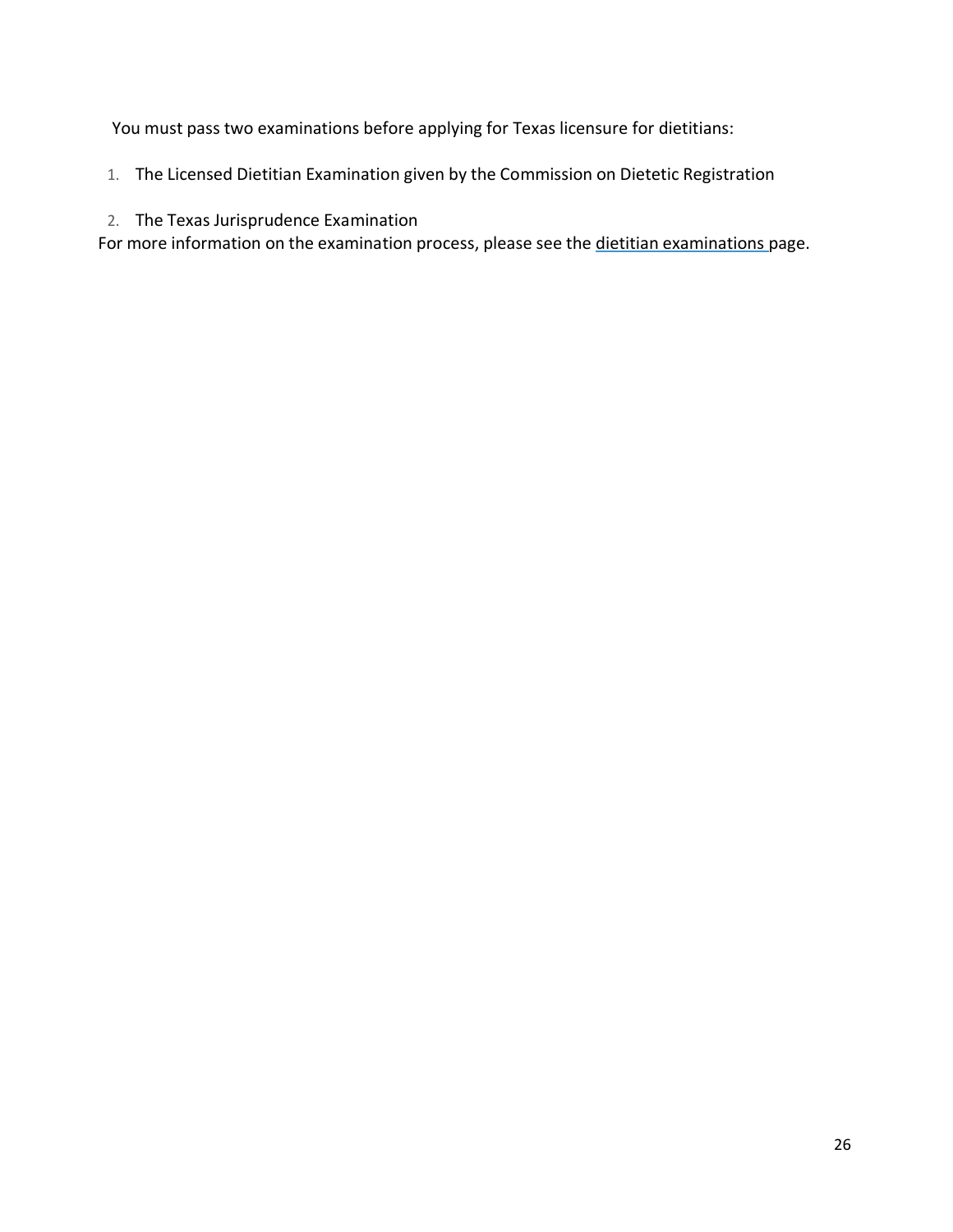# **Dietetic Internship Policies and Procedures Policy DI 13.0 Selection and Maintaining Supervised Practice Rotations**

Supervised practice facilities are selected and evaluated for adequacy and appropriateness to ensure the facilities are able to provide supervised practice learning experiences compatible with the competencies that interns are expected to achieve. Written affiliation agreements are maintained with outside institutions, organizations, and/or agencies (i.e. facilities) providing supervised practice experiences to meet intern competencies.

### Procedures:

Selecting and Evaluating Supervised Practice Facilities:

- The majority of supervised practice experiences occur within the Texas Medical Center and their community affiliates
- Community and School & Hospital Foodservice rotations are within a 50-mile radius of the School of Public Health in the Texas Medical Center
- Supervised Practice Facilities are selected based on the following criteria:
	- $\circ$  Ability to adequately and appropriately provide experiences needed to achieve intern competencies
	- o Presence of a preceptor qualified as per current ACEND guidelines and accreditation standards.
	- o Ability to establish an Affiliate Agreement as described in this policy
- Supervised practice facilities are evaluated by interns after each rotation experience
- The Internship Director reviews supervised practice facilities and preceptors continually as they are used. The Internship Director reviews the interns' evaluations of supervised practice facilities and preceptors as they are received throughout the year; periodically visits supervised practice facilities; identifies issues needing improvement; and takes appropriate action and steps to encourage the facility and preceptor to make improvements. If the Internship Director determines that the supervised practice facility and/or preceptor is not capable of or not compliant with making needed improvements and/or is no longer appropriately staffed or providing the needed experiences to complete and achieve competencies, the internship director will terminate the relationship with that supervised practice facility.

### **Affiliate Agreements:**

- Affiliation Agreements are required with institutions, organizations, and/or agencies where interns are placed for supervised practice that meet intern competencies and/or that involve the intern providing direct patient care and related tasks.
- The process of establishing affiliation agreements begins well in advance of placing interns at a supervised practice facility to account for the time needed for review of the agreement by both parties.
- Affiliation agreements delineate the following: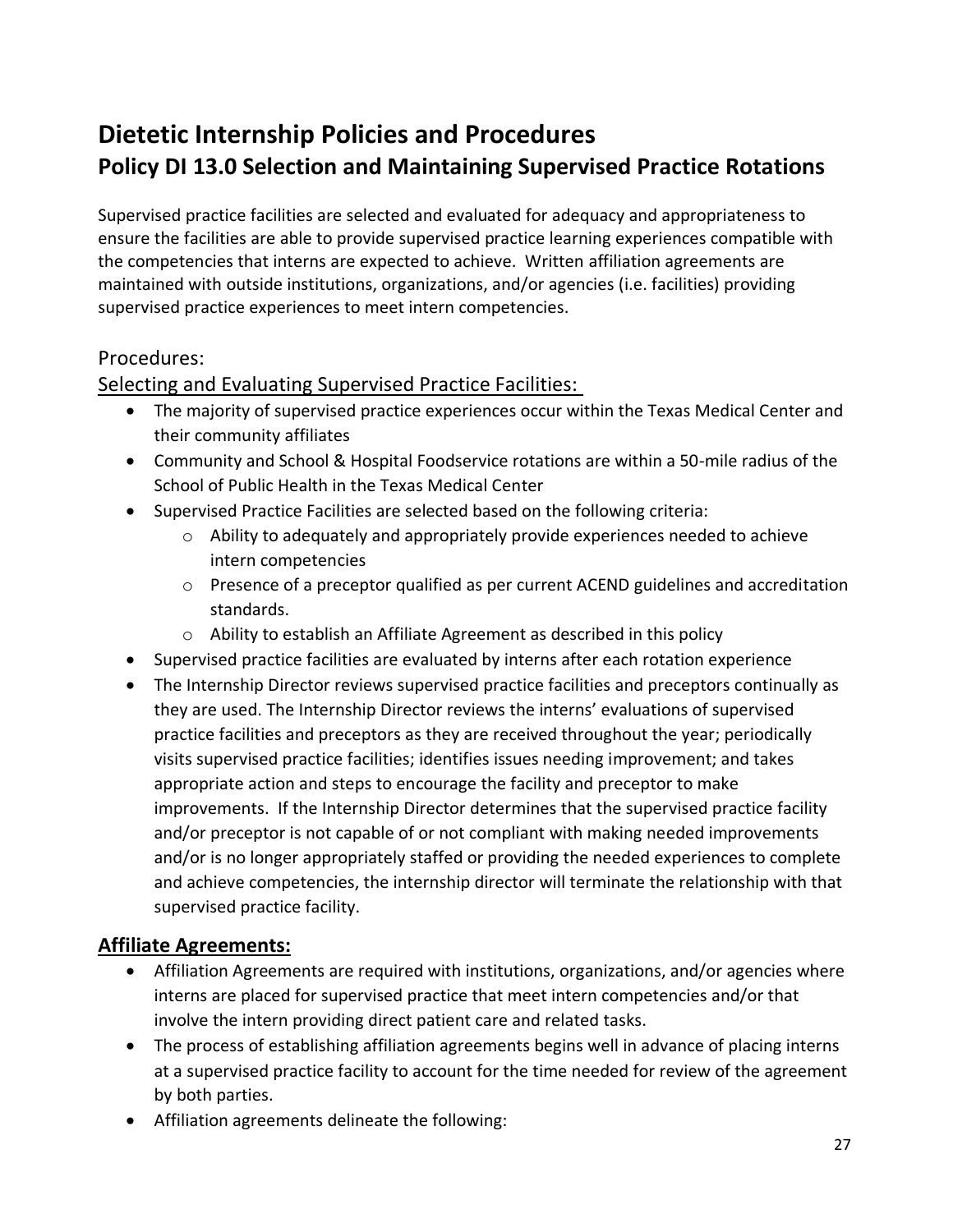- o Rights and responsibilities of both the Dietetic Internship (sponsoring organization) and the supervised practice facility (affiliating institution, organization and/or agency)
- o Content and competencies covered in the supervised practice experience
- o Timing and length of the supervised practice experience
- o Documentation (for example, proof of health insurance, proof of professional liability insurance, immunizations and vaccinations, CPR, ServSafe or equivalent). This can be provided upon request of facility
- o Length of time the agreement is in effect
- o Procedure for terminating the agreement
- Affiliation agreements are signed by the Executive VP & CEO at University of Texas Health Science Center – Houston and the appropriate supervised practice facility administrator who has appropriate authority
- Affiliation agreements are finalized and signed prior to placing interns at the supervised practice facility
- Maintenance of affiliate agreements includes annual reviews by internship director to ensure they have not expired and the content is current
- Affiliation agreements are stored by the Internship Director and will be made available for review by ACEND program reviewers as requested
- Affiliate agreements are required for all sites the intern are placed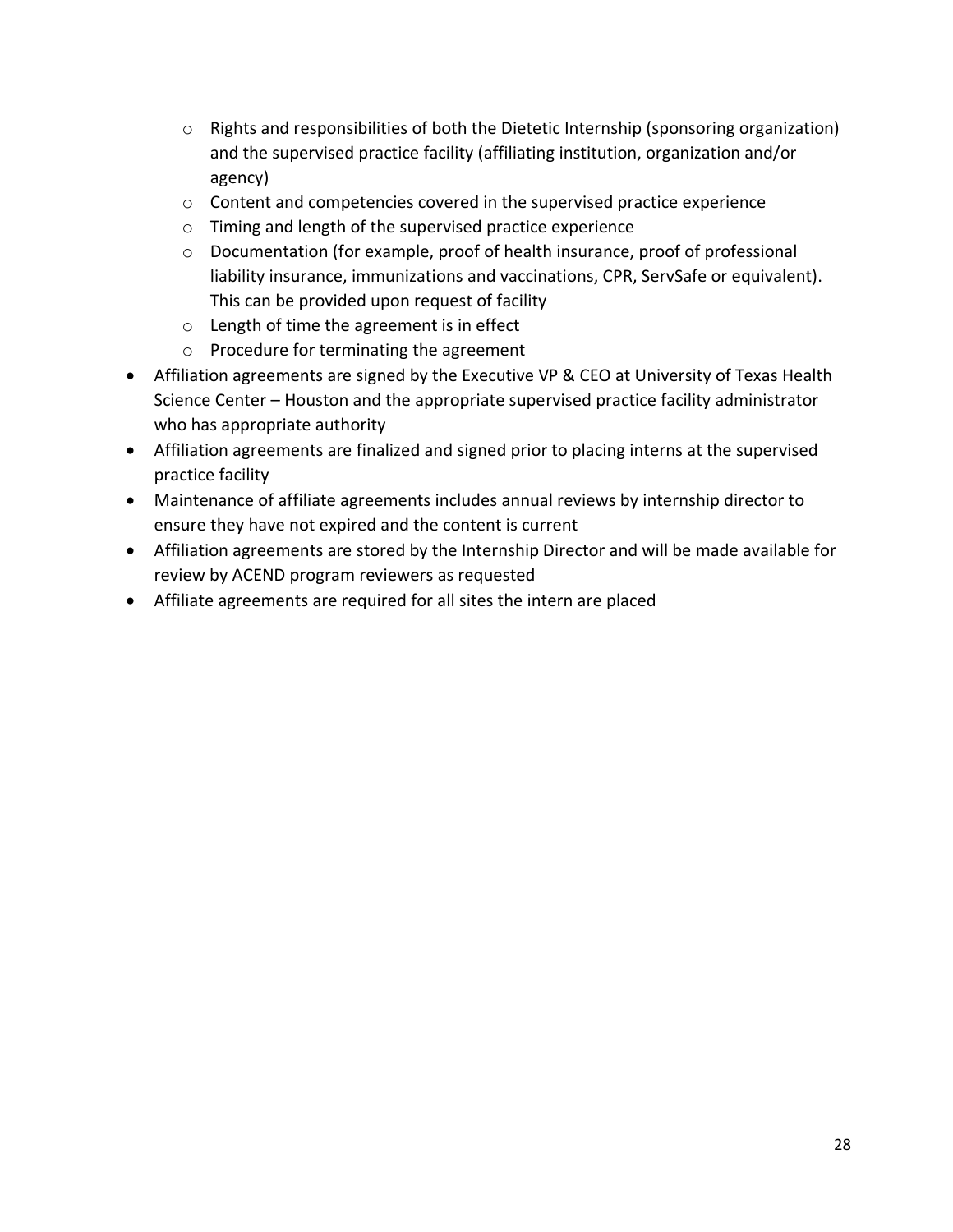# **Dietetic Internship Policies and Procedures Policy DI 14.0 – Remediation/Retention**

#### **Remediation**

**Purpose:** To address remediation requirements for Dietetic Internship students receiving grades of less than 80% in a class where students are receiving competency hours that count towards their Dietetic Internship portfolio.

Note: this Remediation Plan is specific for the Dietetic Internship students and is above and beyond any requirements the UTHSC requires specific to the student's grades, academic performance, or other performance expectations of the school.

**Summary:** Students in this category may have received low point values on assignments during the course or on the final proposal/project/exam. Each assignment is graded and extensive feedback provided to the student to aid revisions to develop their final proposal/project/exam. **Notification:**

Instructor/Preceptor informs both the student advisor and DI Director of that the student's grade is less than 80%.

Student receives notification of their grade through official grade rosters at UTHSC.

DI Director and Advisor contact the student to plan a remediation for said project and/or test. This is done on an individual basis and the DI Director and Advisor are abreast of project and timeline associated for completion. The intern will sign off on the new project and state that they understand that completion with a grade of > 80% is necessary for passing and receiving designated competencies.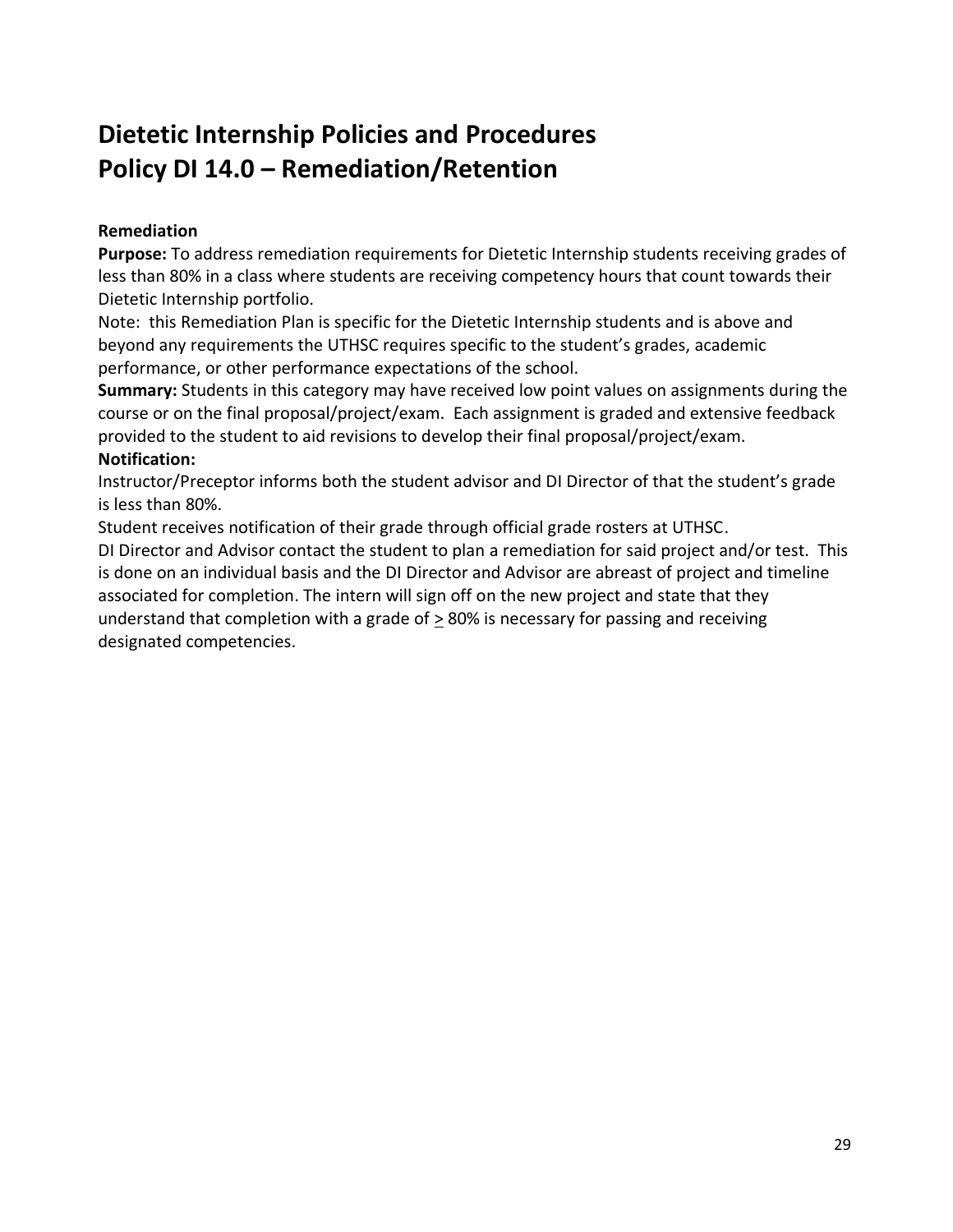# **Dietetic Internship Policies and Procedures Policy DI 15.0 – COVID 19 P&P**

### **COVID 19 Vaccination Policy for Dietetic Interns**

**Purpose:** To address vaccination requirements for Dietetic Internship students. **Summary:** COVID – 19 Vaccination Policy - The Dietetic Internship Program will follow the UTHSC COVID-19 guidelines, including guidelines regarding COVID-19 vaccines.

While UTHSC does not mandate COVID-19 vaccinations for university students at this time, many hospitals and other facilities with which we have affiliate agreements to provide clinical supervised rotations to Dietetic Internship students do require COVID-19 vaccination. Dietetic Internship students should be aware that, if they have not received the COVID-19 vaccine, supervised rotation placements in the medical community may be difficult to find. In order to facilitate clinical placements, students will be required to provide proof of COVID-19 vaccination status prior to beginning the Dietetic Internship Program

Students who wish to request a medical (https://www.uth.edu/hr/department/equalopportunity/disability-accomodation.htm) or religious

[\(https://www.uth.edu/hr/department/equal-opportunity/religious-accommodation.htm\)](https://www.uth.edu/hr/department/equal-opportunity/religious-accommodation.htm) exemption should submit the appropriate forms to the Office of Diversity & Equal Opportunity. Students should be aware that many hospitals and other facilities will not accept exemptions from students. While the program will strive to find placements for students with a valid exemption, the student may be delayed and/or unable to complete the program if suitable alternative placements cannot be identified.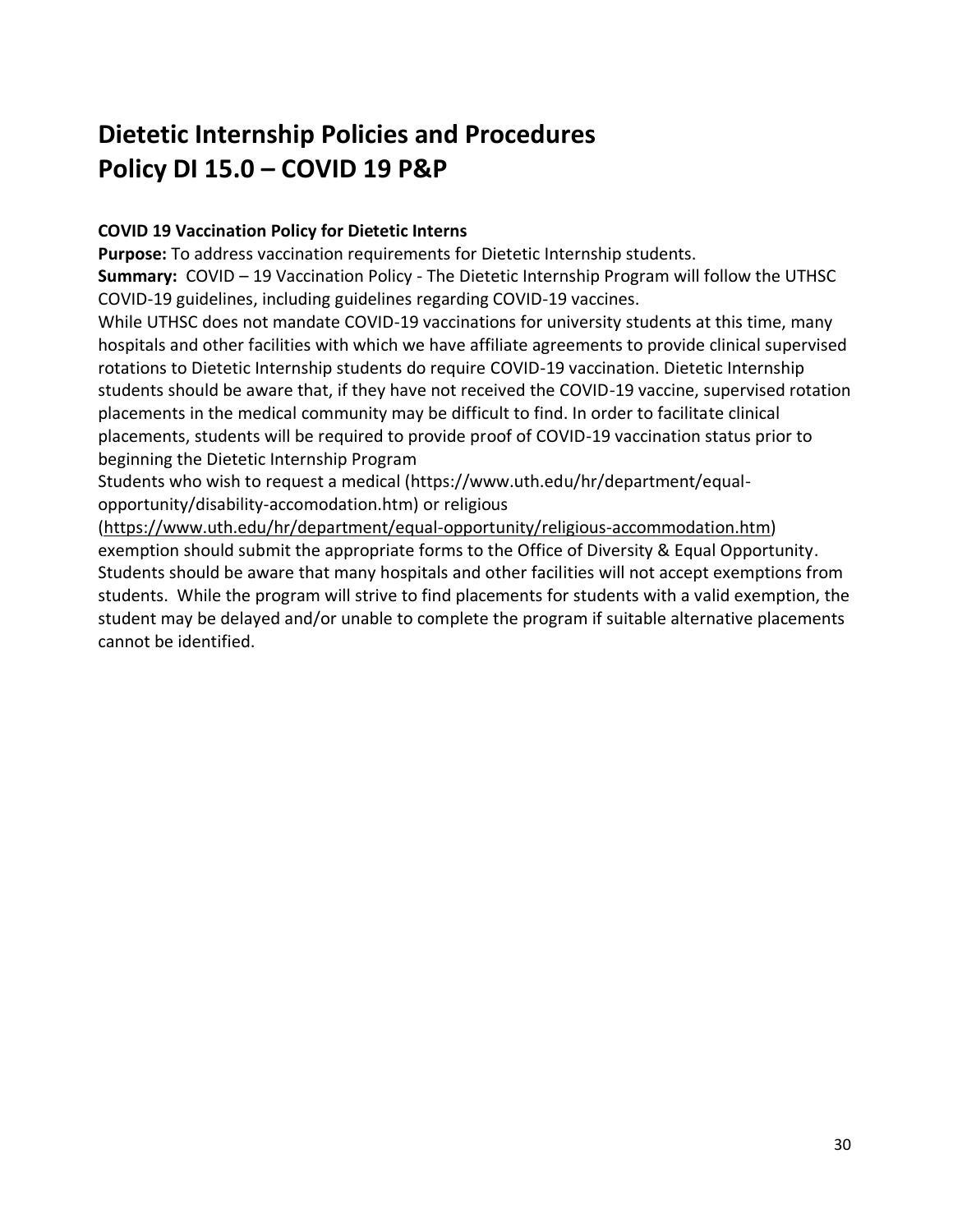# **Dietetic Internship Policies and Procedures Policy DI 16.0 Student Privacy Protection**

**Purpose:** To address the Protection of Privacy for Dietetic Internship students. **Summary: PROTECTION OF PRIVACY**

Family Educational Rights and Privacy Act of 1974: The Family Educational Rights and Privacy Act (FERPA), 20 U.S.C. 1232 g. and the Texas Open Records Act, Texas Revised Civil Statutes Annotated, art. 6252-17a, provide students with certain rights regarding their educational records. Each eligible student has a right to: 1) inspect and review the student's education records; 2) request the amendment of the student's education records to ensure that they are not inaccurate, misleading, or otherwise in violation of the student's privacy or other rights; 3) consent to disclosures of personally identifiable information contained in the student's educational records, except to the extent that FERPA and its regulations authorize disclosure without consent; 4) file a complaint concerning alleged failures by the institution to comply with FERPA and its regulations authorize disclosure without consent; 5) obtain a copy of the institutional policy by contacting the office of the Registrar or the Dean's office of each school.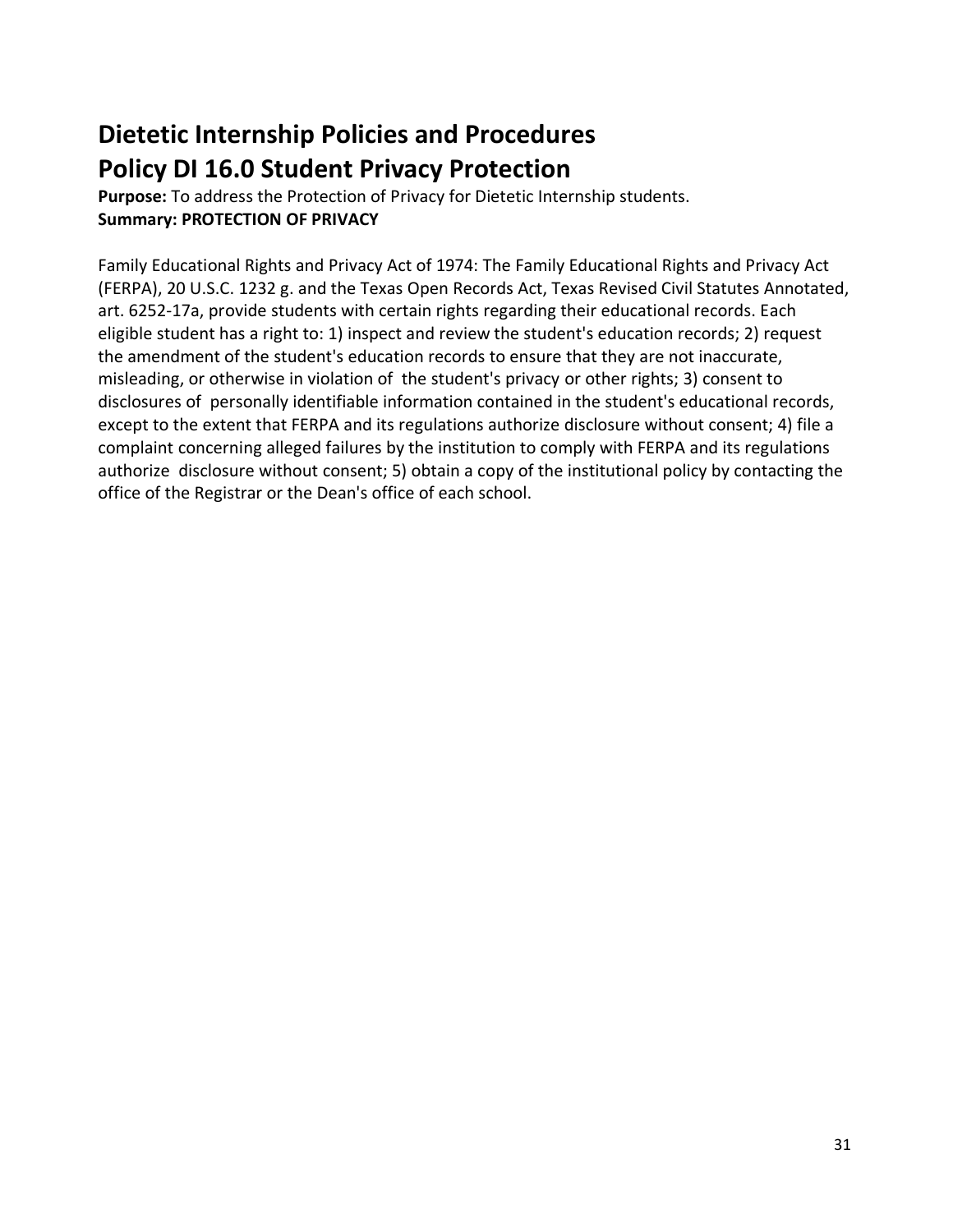# **Dietetic Internship Policies and Procedures Policy DI 17.0 Student Formal Evaluation of Performance and**

# **Retention**

**Purpose:** To address the Student Performance.

### **STUDENT EVALUATION**

Student performance is evaluated through examinations and instructor feedback in didactic courses. A final grade of 80% or greater in each required nutrition/dietetic course (PH 1232, 1229, 1231, 5098-850, 5098-800, 5098-870, PH5098-850-CM, PH50980-800-GFH) is required to progress to the subsequent supervised practice rotations (See DI Program Calendar). Performance in supervised practice rotations is evaluated during each rotation and at the end of the rotation in both informal and formal ways. At the end of each semester, an overall evaluation by the Internship Director, faculty, and staff is conducted with the student. Achievement of specified Supervised Practice Competencies is expected by each Dietetic Intern graduating from the UT Health Science Center – Houston DI. If a Dietetic Intern fails more than one rotation, his/her status in the internship will be reevaluated with the Internship Director and Internship admissions committee. Any failed supervised practice rotation must be made up before the intern can progress to the next rotation.

### **SUPERVISED PRACTICE EVALUATION**

The following scoring template is provided on the Competency Evaluation Form for all Supervised Practice (SP) Preceptors.

| З      | Outstanding performance; based upon progress and response to feedback within current<br>rotation. |
|--------|---------------------------------------------------------------------------------------------------|
| 2      | Good performance; based upon progress and response to feedback within current<br>rotation.        |
| $1*$   | Needs improvement; should be exhibiting more skills at this point in current rotation.            |
| $0***$ | Unacceptable performance.                                                                         |
| N/A    | N/A No opportunity to observe or accomplish during this rotation.                                 |

\*Requires action plan and documentation prior to start of next rotation.

\*\*Please contact program director immediately. May require review by DI committee and repeat of rotation components.

If less than a score of 2 is made on any competency, an action plan with documentation for completion prior to the next SP rotation must be submitted to the DI Director. A preceptor must evaluate the intern with a minimum of 2 for every competency in order to complete all SP rotations. The Dietetic Intern will have one opportunity to improve their grade to achieve competency in each supervised practice rotation. If after one opportunity the Dietetic Intern does not achieve competency, then they will be required to withdraw from the supervised practice rotation. More than one unexcused absence or tardiness during a supervised practice rotation may result in the intern's removal from the Dietetic Internship. Proper communications and reliability are necessary professional skills and requirements for completing the Dietetic Internship.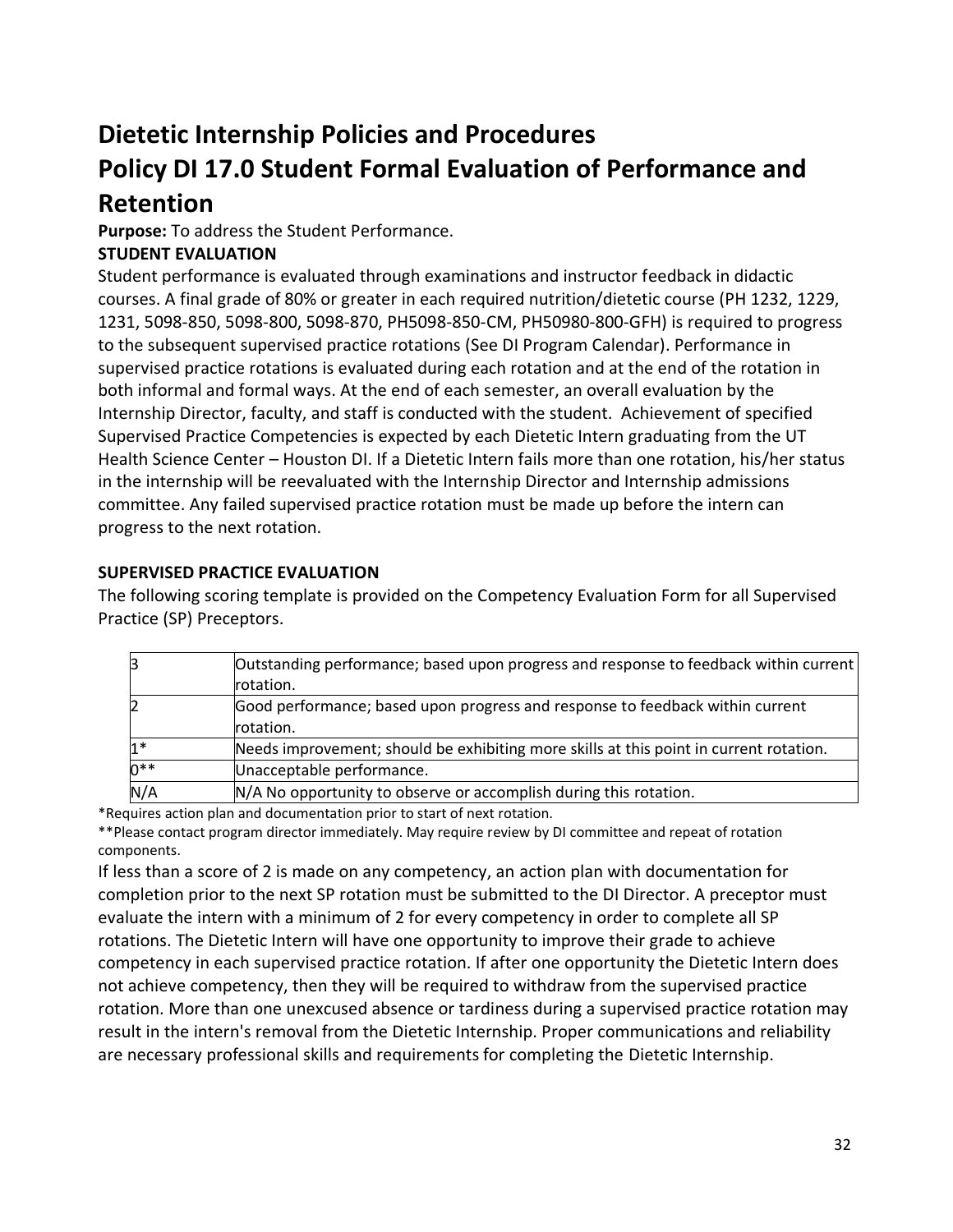# **Dietetic Internship Policies and Procedures Policy DI 18.0 Program Completion**

**Purpose:** Requirements to graduate from the University of Texas Health Science Center – Houston Dietetic Internship and MPH Program

### **PROGRAM COMPLETION AND GRADUATION**

Completion of the Dietetic Internship will require the following:

- 1. Successful completion of all planned experiences to meet each core competency.
- 2. Successful completion of all program rotations with satisfactory evaluations for each rotation.
- 3. A minimum of 1,000 (revised d/t COVID-19 Pandemic) in clock hours in supervised practice facilities for achievement of performance requirements for entry-level dietitians. See details as to how total hours are obtained in Handbook Appendix.
- 4. Required coursework needed for completion of DI program:
	- PHM 1232 Public Health Nutrition Practices
	- PHM 5098 Culinary Medicine
	- PH 5098 Garden for Health
	- PH 9997 Section 800 Specialty Practice Public Health Practicum (community and foodservice)
	- PH 9997 Section 870 Specialty Practice Diabetes Seminar
	- $\bullet$  PH 1229 Sim Lab
	- PH 1231 Advances in Medical Nutrition Therapy/Simulation Training
	- PH 9997 850 Specialty Practice Public Health Practicum (clinical and specialty practice)
- 5. Recommendations by faculty and staff in supervised practice settings that the student has successfully mastered the core competencies necessary for achievement of the performance requirements for entry-level dietitians. Achievement will be determined by various evaluation methods, both formative and summative.

After satisfactory completion of the required supervised practice experiences, the Program Director will provide the Dietetic Intern with a copy of the Verification Form indicating completion of the UTHSC Dietetic Internship. The Program Director will complete the necessary administrative work to notify the Commission on Dietetic Registration (CDR) of the intern's status [\(https://www.cdrnet.org/\)](https://www.cdrnet.org/). The intern will then complete the necessary paperwork to register for the Registration Examination for Dietitians and take the examination. The Program Director requests that each intern make arrangements to take the Registration Exam as soon as possible after completion of the DI Program and report the outcome of the exam results upon completion. The Program Director will also provide the Dietetic Intern with information on becoming a Licensed Dietitian in the State of Texas.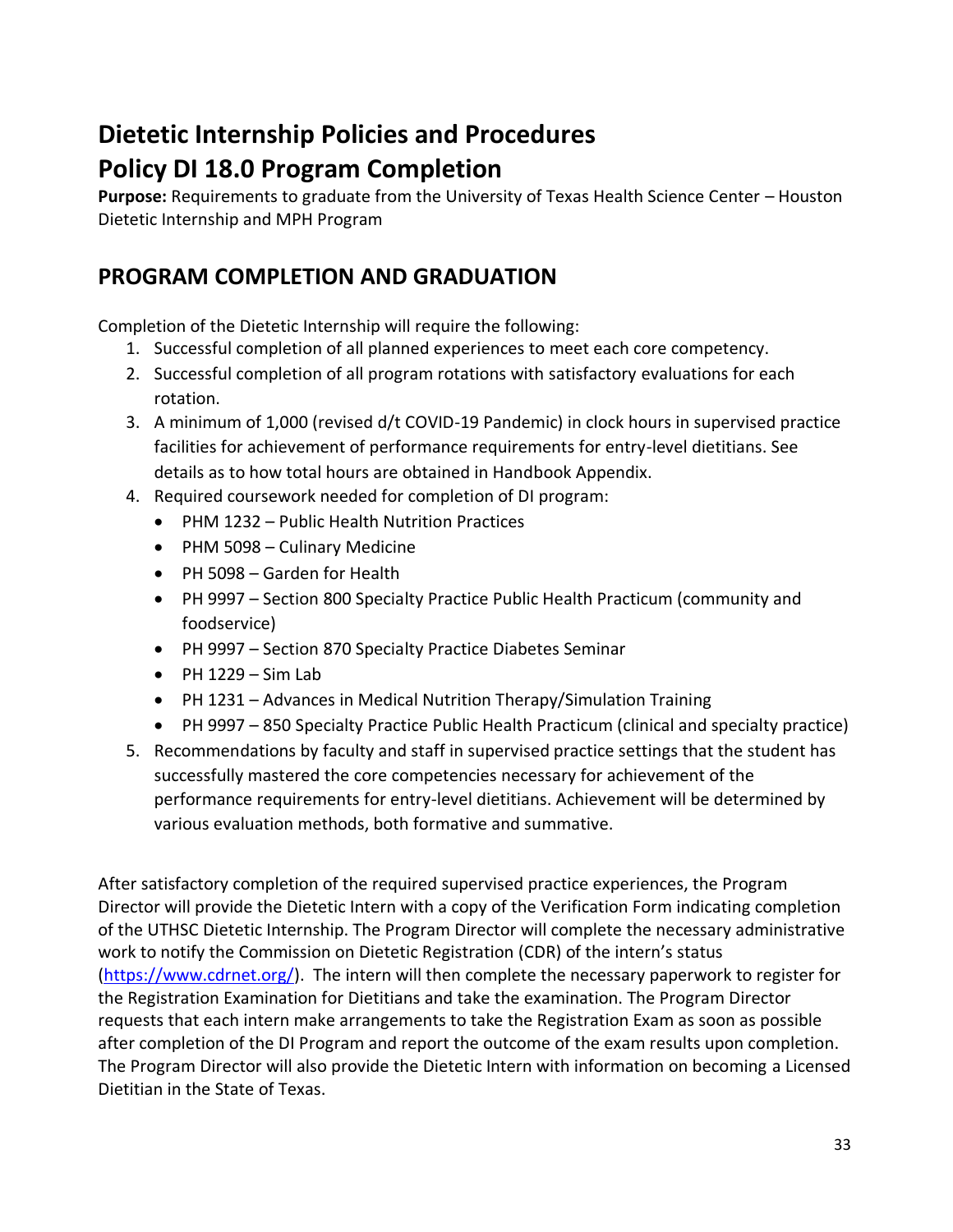# **Dietetic Internship Policies and Procedures Policy DI 19.0 Support Service for Dietetic Interns**

### **ACCESS TO STUDENT SUPPORT SERVICES**

The Student Affairs Office is conveniently located on the second floor of the UTHSC. Every newly admitted Dietetic Intern is required to attend new student orientation conducted by the Office of Student Affairs. The Student Support Services website provides information for all students such as housing and transportation, the student health clinic, recreation, childcare, scholarships, etc. at: https://[www.uth.edu/registrar/current-students/student-information/student-services.htm](http://www.uth.edu/registrar/current-students/student-information/student-services.htm)